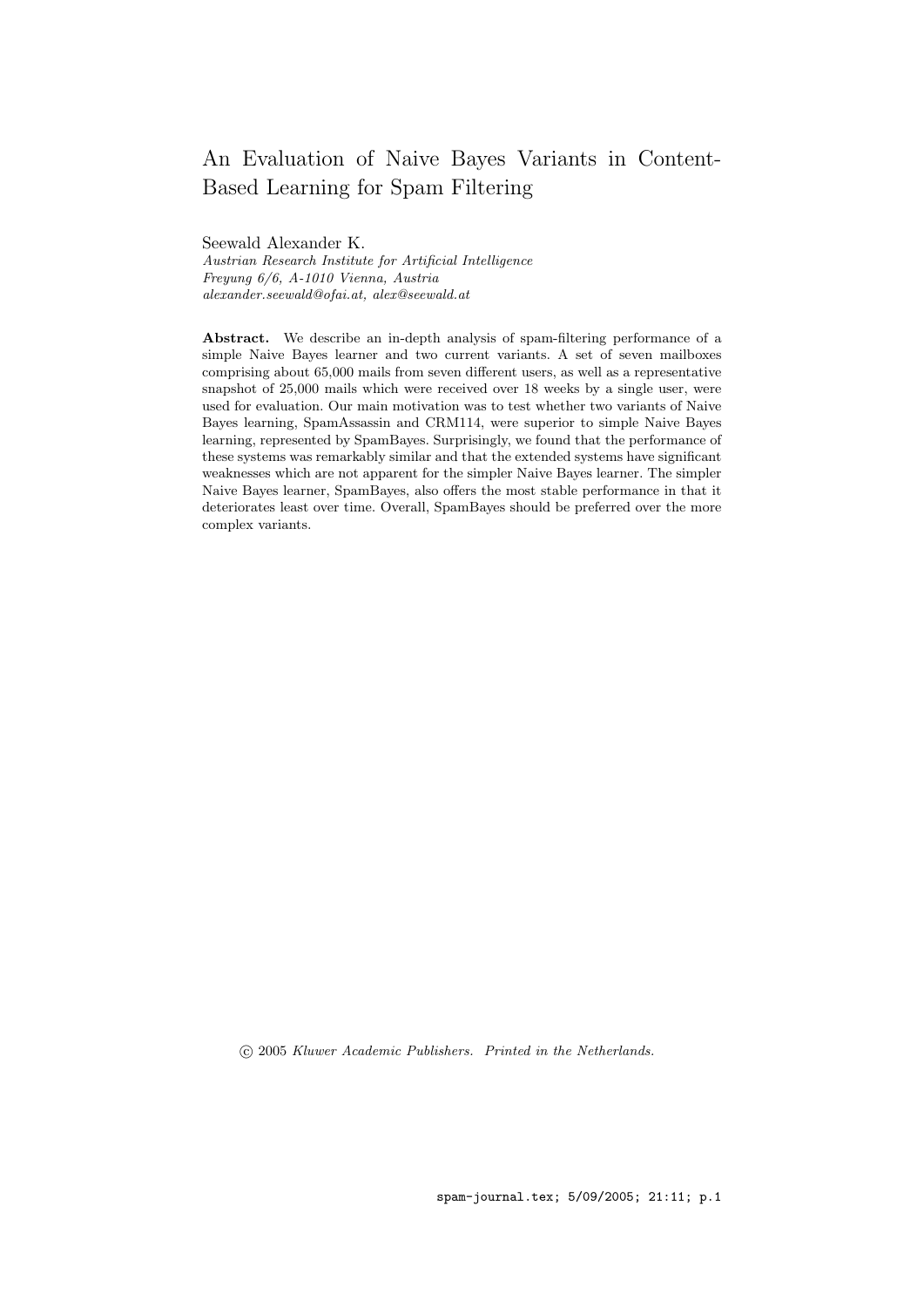# 1. Introduction

Spam has become a problem of global impact. For example, according to a study undertaken for the European Commission, Internet subscribers worldwide wasted an estimated 10 billion Euro per year just in connection costs due to Spam already in 2001 (Gauthronet & Drouard, 2001). Economic impact is only part of the problem – waste of time, resources and the gradual erosion of trust in EMail communications should also be considered. Within the scientific community these effects are felt strongly. For example, at our institute the overall proportion of Spam now exceeds 90%. For every nonspam mail, we thus receive around 15-20 spam mails – more than 1,000 spams per day per user in the worst case.

Several approaches exist to deal with spam (Hoffman & Crocker, 1998). Filtering approaches based on simple message features such as the occurrence of certain words (e.g. Viagra) are most widely used. In fact, most email clients already allow their users to manually build such email filters. However, the manual approach is time-consuming and much expertise is needed to create useful filters from scratch. Also, such filters need to be maintained and updated as they are an obvious target for spammers to attack.<sup>1</sup>

Another option for filtering is to collect samples of spam and ham (i.e. nonspam) and train a learning system. This has been proposed e.g. by (Graham, 2003) and works surprisingly well even with simple statistical classifiers such as Naive Bayes, which operate on large word occurrence vectors and utilize the Bayes Rule. Most state-of-the-art spam filters now include learning systems, e.g. SpamBayes (spambayes.org), CRM114 (crm114.sourceforge.net) and SpamAssassin (spamassassin. org). We will investigate all three of these approaches. The obvious goal would be to train a model that is harder to attack, i.e. one that deteriorates less over time than the manual filtering approaches.

There are also ready-to-use systems which do not need to be initialized for a specific user, but work in a user-independent way. These use a variety of techniques, e.g. Spam traps (honey pots) which collect spams sent to specifically set up EMail adresses, manual rules, Naive Bayes learning, or non-disclosed techniques. In (Seewald, 2005), we have compared the performance of various learning and ready-touse systems, and found that the best ready-to-use system (Symantec BrightMail 6) already performs competitively to the best learning system (SpamBayes). However, the effort in updating and running these

 $1$  Such attacks usually work well. They are aided by the human ability to recognize ambiguous words. For example, there are 600,426,974,379,824,381,952 ways to spell viagra comprehensibly, see http://cockeyed.com/lessons/viagra/viagra.html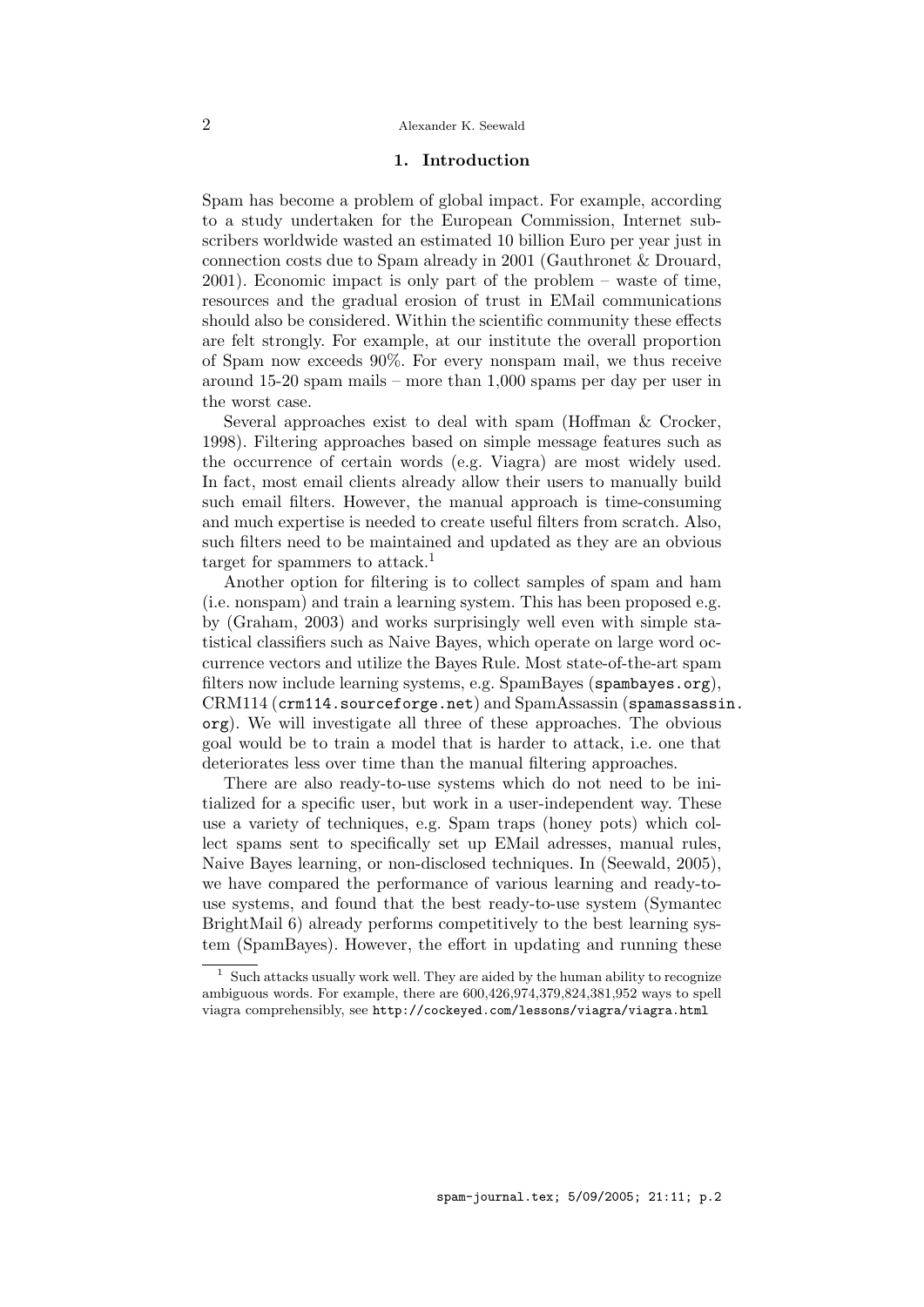systems is high and even only receiving updates may be prohibitive for small research institutes or small companies.<sup>2</sup>

Apart from these content-based systems there are also behaviourbased systems. These systems decide if a given mails is spam based not on its content, but on the behaviour of the sending mail server. Sending the same mail to all accounts of a mail domain within a few milliseconds, or starting the SMTP session with HELO followed by an IP address instead of a fully qualified domain, as well as more elaborate techniques (e.g. greylisting<sup>3</sup>) have been proposed. The approach looks promising and would probably benefit from combination with contentbased approaches. Behaviour-based systems will not be discussed here as completely different data would have to be collected.

Our main motivation was to evaluate our learning approach to train SpamAssassin (SA-Train) which has been developed and refined over the last year to two other state-of-the-art learning systems, CRM114 and SpamBayes. Of these systems, both CRM114 and SpamAssassin can be seen as extensions of Naive Bayes learning<sup>4</sup> (represented by SpamBayes) in two different directions: towards more complex concept descriptions (CRM114: phrases instead of words, which also necessitates a more complex way to estimate phrase probabilities via Markov Models), and by extending the NB learner with human background knowledge (SpamAssassin: 900+ handwritten rules to recognize spam). In the light of these conceptual similarities, we can rephrase our main motivation as to determine whether these two ways to improve on Naive Bayes learning have been successful. It will turn out that they have not been successful.

Previous studies, e.g. (Cormack, 2004), have focussed on representative mailbox collections from a single user, collected online during spamfilter training. The focus on a single user is understandable, since collecting and cleaning mails is a major effort, and long periods of time are needed to obtain sufficiently large mailboxes for extensive experiments. However, this limits the generality of the results, as mailboxes are usually quite variable, and conclusions do not always agree.

Our approach compares results on seven different mailboxes, therefore the results are likely to hold more generally. However, our mail-

 $^2\,$  During the evaluation of the test version of BrightMail, around 700 megabytes of updates were received weekly. Around 7 megabytes of ham and spam email are received at our institute per user and week, so the break-even point – where the bandwidth for BrightMail equals the email bandwidth – would be achieved at around 100 users. Below 100 users a locally trained filter may be preferrable.

See e.g. http://projects.puremagic.com/greylisting/whitepaper.html

<sup>4</sup> Naive Bayes learning with the usual setting for text mining: splitting each document (mail) into words, and using each unique word as a feature in a word occurrence vector. The probabilities are estimated in the usual way, see Section 3.3.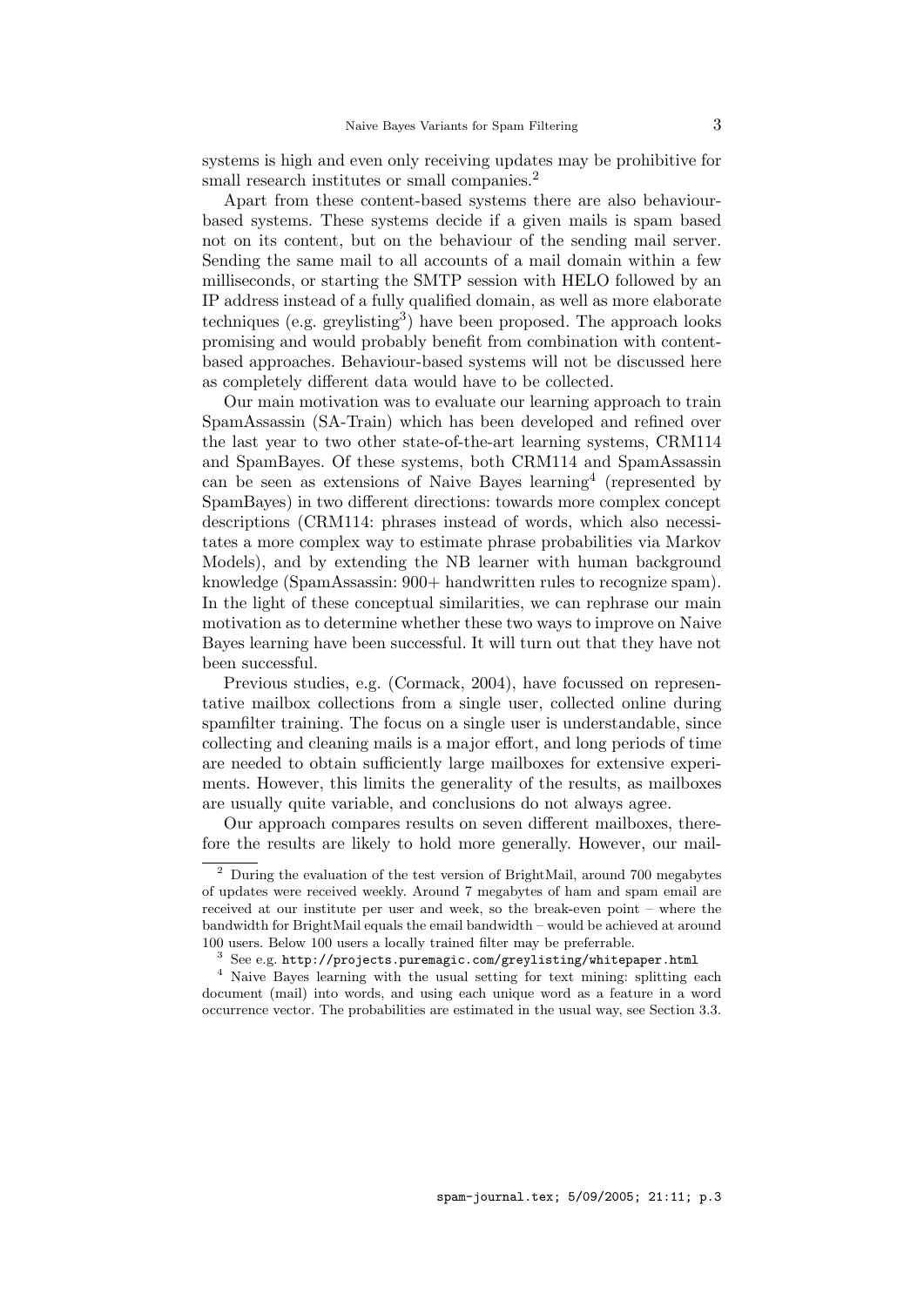boxes are not truly representative since training a spam filter online (which would automatically collect a representative set of ham and spam mails) is very costly: several months are needed to achieve acceptable performance. During this period, all received mails – ham and spam mails both – need to be thoroughly checked. None of my colleagues was willing to spend so much time to obtain a good spamfilter. To speed this process up, we have combined a set of recent spam mails with historical ham mails from each user's mailbox, and used this mailbox for training. This set is no longer representative, as the time frame of ham and spam mails is different. Additionally, the ratio of spam to ham mails is also different and somewhat arbitrary. Even though these mailboxes are no longer truly representative, the resulting SA-Train spam filters show exceptionally good performance which remains stable for several months.<sup>5</sup> In light of these positive results, we have chosen to use non-representative mailboxes for the evaluation. However, the non-matching timeframes of ham and spam mails prevents using these mailboxes to determine the deterioration of performance over time due to concept drift. For this, we had to use a representative mailbox by another user, #8.

Since the mailboxes can not be made publicly available because of confidentiality issues, we chose to investigate the performance of these systems from a variety of different viewpoints. We considered not only training each mailbox separately, but also pooled training sets from all mailboxes to train a single model for all users. The latter was deemed preferable for efficiency reasons as it enables to train a single filter for a small set of users and it will turn out that it improves overall performance as well. We investigated the performance of each system as well as its susceptibility to class noise (i.e. wrongly classified ham and spam mails), which is a measure of how much effort must be taken to clean the data prior to training.

All investigated systems can be made to return confidence values (somewhat related to the probability that a specific mail is a ham or spam mail) which are usually mapped to a two-class decision (either ham or spam mail) via a default threshold. By varying the threshold, a large set of systems can be generated which offer different trade-offs, and this multitude of systems can be visualized in a single graph. This

 $5$  This may be because concept drift is much smaller for ham than for spam mails, and therefore the mixing of recent spam mails with older ham mails does not affect generalization performance adversely.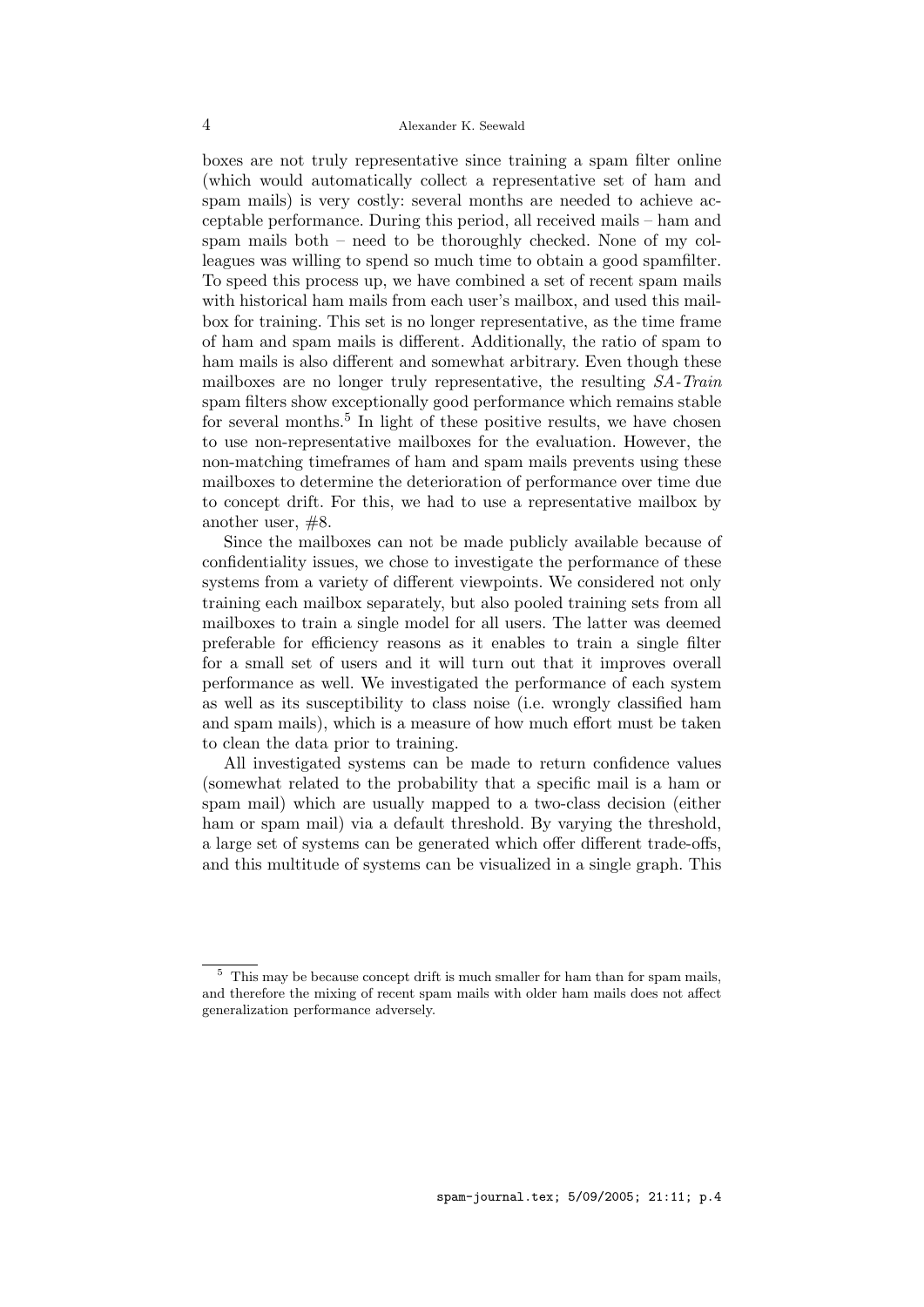offers a more comprehensive view of the performance of each system, and may be preferrable.<sup>6</sup>

Most of our experiments are within a time-independent framework (i.e. training and testing does not take the chronological order of mails into account), similar to those studies which use cross-validation. We have argued that, since training spamfilters with our data works well, and assuming that concept drift in hams mails is much smaller than concept drift in spam mails, the data can be tentatively assumed to contain little or no concept drift. This may also be seen since the time frame for spam mails – where concept drift is expected to be high – is quite small due to the mail collection process, while the concept drift for ham mails is expected to be much smaller and thus have little effect on the combined concept drift although the time frame is much larger.

We have however tested our systems in a time-dependent fashion against a representative set of mails from a different user, investigating the deterioration of performance over time as well as the suitability of several continuous (incremental) training approaches for the best system. Again, some surprising results were obtained. Since during the course of our experiments we began to suspect our specific training procedure to be responsible for various observed weaknesses of two systems, we have determined the performance of each system using two simpler training procedures. In one case, we could confirm the link between our training procedure and higher noiselevel-susceptibility; in another, we found no link between our training procedure and high deterioration of FN rate over time.

The contributions of this paper can be summarized as an in-depth analysis of three state-of-the-art content-based learning spam-filters, which incorporates the following aspects:

- − Performance (FP and FN rate) with default thresholds
- − Threshold-independent performance (i.e. FP/FN trade-off curves: plotting FP vs. FN rate for a large set of thresholds at doublelogarithmic scales)
- − (Class-)Noise-level susceptibility (default threshold only)
- − Performance over time (default threshold and threshold-independent)
- − Performance with simplified training procedures (default threshold and threshold-independent)

<sup>6</sup> (Cormack, 2004) found that differences in thresholds explains most of the difference between spam filtering systems, so only looking at the classification performance may overestimate the differences between systems.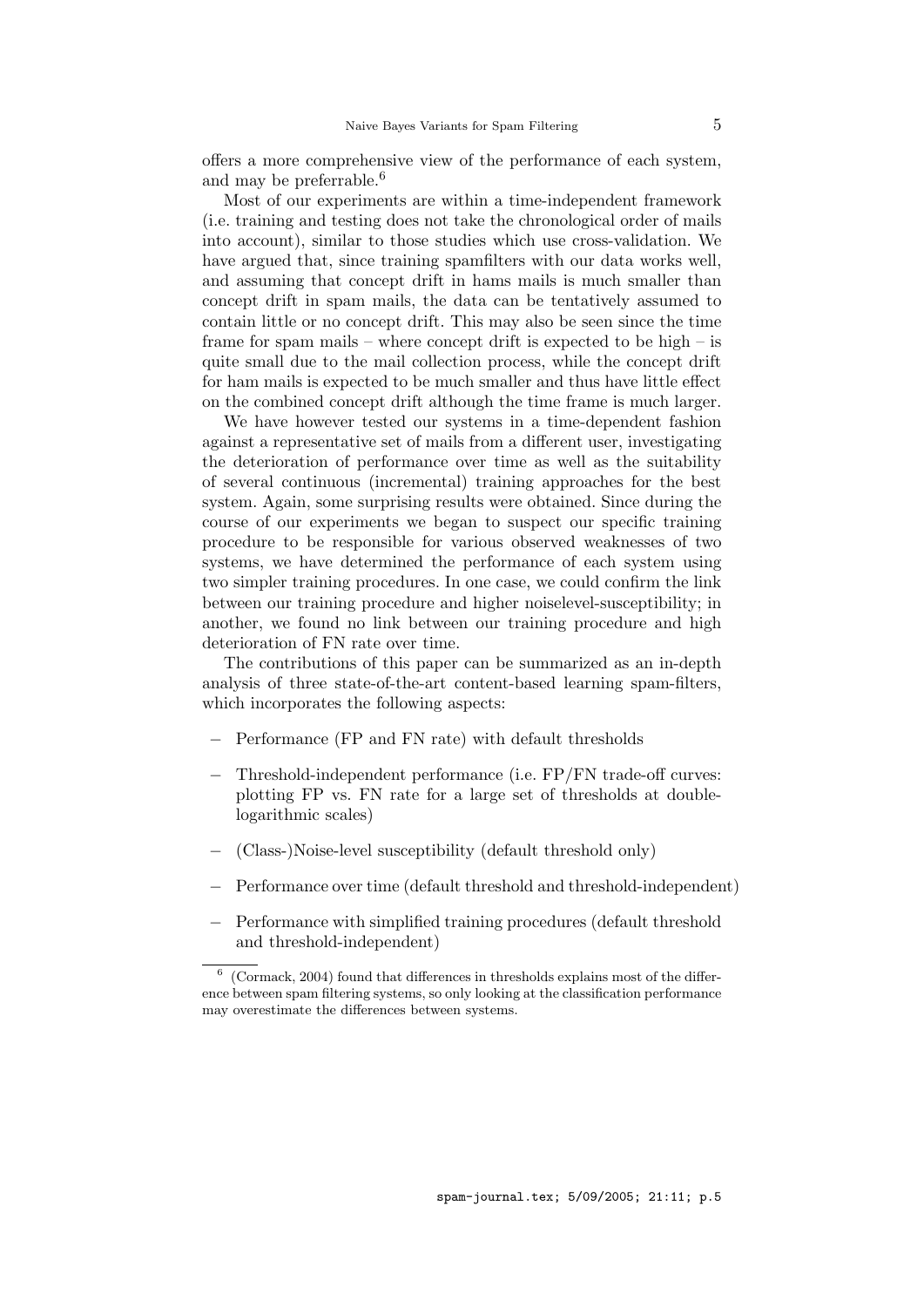#### 6 Alexander K. Seewald

Table 1. A set of classification decisions for mails belonging to either ham  $(-)$ or spam  $(+)$  category within a specific mailbox can be succintly represented by a contingency table. The columns represent the prediction of the system while the rows represents the true class. a,b,c,d represent the number of mails in the respective category.

|       |            | Predicted Class |           |  |
|-------|------------|-----------------|-----------|--|
|       |            | spam $(+)$      | ham $(-)$ |  |
| True  | spam $(+)$ | a.              |           |  |
| Class | ham $(-)$  |                 |           |  |

- − Relation between time-independent and time-dependent estimation of error w.r.t performance and shape of FP/FN trade-off curves.
- − Estimation of Concept Drift w.r.t. difference models and training methods

Concluding, the main focus was determining whether the extended Naive Bayes learning systems (SpamAassassin and CRM114) outperform their ancestor, represented by SpamBayes. The rest of the paper is structured as follows: In Section 2., we will explain the evaluation measures we used. In Section 3., we will describe the learning systems and how we trained each of them. In Section 4., we will describe our mailbox collection and how we collected and cleaned it. In Section 5., we will shortly describe the rest of experimental setup. Section 6. is concerned with our primary results. Section 7. is concerned with our experiments and results with respect to concept drift. Section 8. describes related research, and Section 9. summarizes the overall conclusions.

# 2. Evaluation measures

 $\#N = a + b + c + d$  number of mails (1)  $#Spams = a + b$  number of true spams (2)  $#Hams = c + d$  number of true hams (3)  $SH_{ratio} = \frac{\#Spams}{\#H_{times}}$  $\frac{H\rightarrow p\,an\,}{\#Hams}$  Spam/Ham ratio (4)  $FP_{rate} = \frac{c}{\sqrt{1 + c^2}}$  $\frac{6}{\#Hams}$  FP rate, Ham Recall (5)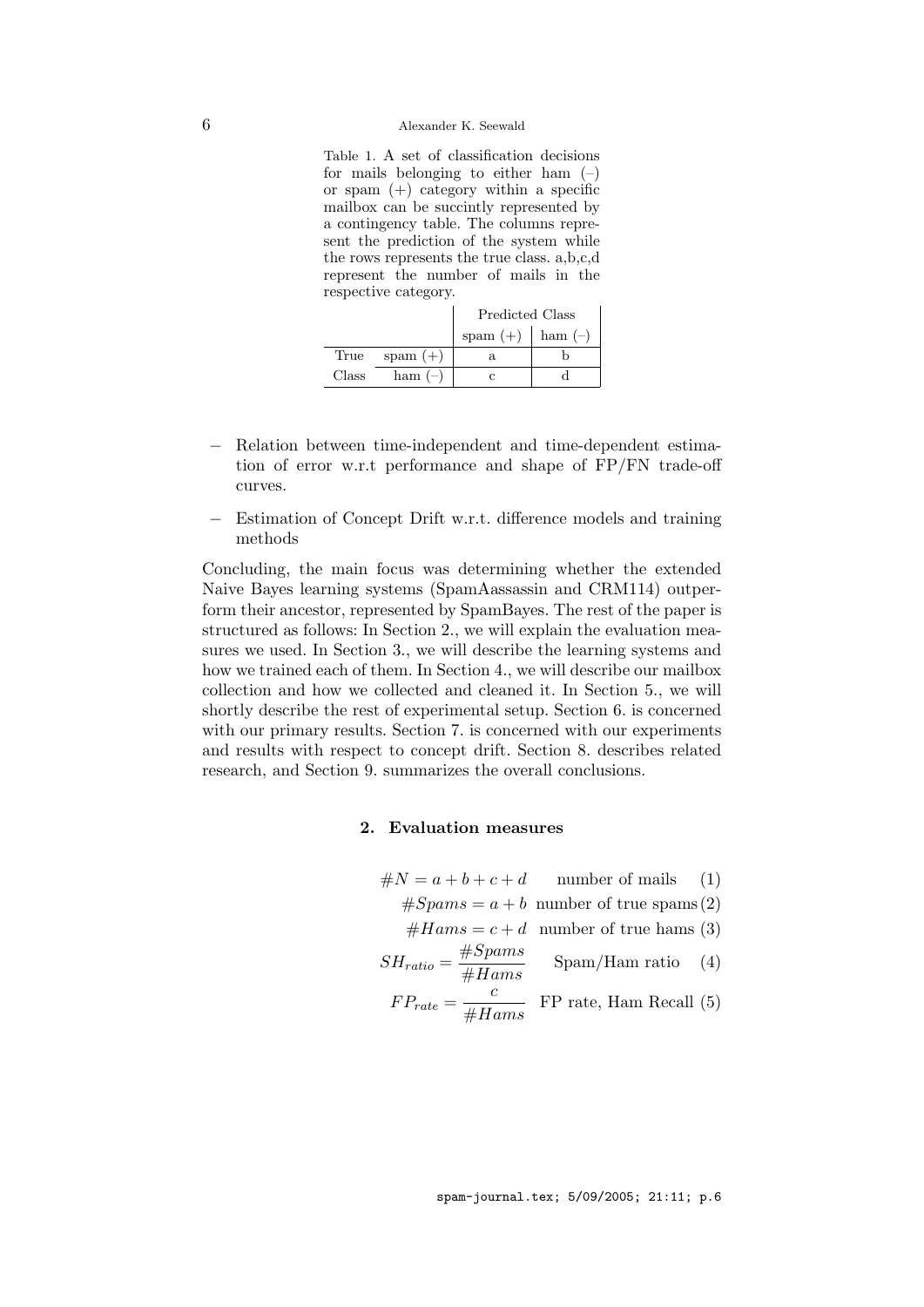Naive Bayes Variants for Spam Filtering 7

$$
FN_{rate} = \frac{b}{\#Spams}
$$
 FN rate, Spam Recall (6)  

$$
Err = \frac{b+c}{\#N} =
$$

$$
= FN_{rate} \frac{1}{1 + \frac{1}{SH_{ratio}}} + FP_{rate} \frac{1}{1 + SH_{ratio}}
$$
Overall error rate (7)  

$$
Acc = \frac{a+d}{\#N} = 1 - Err
$$
 Overall accuracy (8)

The effectiveness of spam filtering systems is usually measured in terms of correct and wrong decisions. For simplicity, we restrict ourselves to two classes: ham  $(-$  aka nonspam) and spam  $(+)$ . For a given mailbox, the classification of a spam filtering system can then be summarized in a contingency table, see Table 1. a (True Positives) and d (True Negatives) are the number of spam resp. ham mails which are correctly predicted by the system. c (False Positives) are errors where ham mails have been misclassified as spam, and **b** (False Negatives) are errors where spam mails have been misclassified as ham.

There are a lot of measures concerning the evaluation of spam filtering systems, but most can be computed directly from the contingency table. Since our collected mailboxes (except for #8) are not representative concerning the ratio of spam to ham mails  $(SH<sub>ratio</sub>)$ , we chose two measures which do not depend on this property:  $FP_{rate}$  and  $FN_{rate}$ .  $FP_{rate}$  can be interpreted as  $P(misclassified | true ham)$ , i.e. the estimated probability that a true ham mail is misclassified as spam.  $FN_{rate}$ can be similarly interpreted as  $P(misclassified | true spam)$ , i.e. as the estimated probability that a true spam mail is misclassified as ham. This is a simple way to measure system performance without reference to  $SH_{ratio}$  as well as being immediately understandable and follows the standard nomenclature in the field of spam filtering research. We note the equivalent terms of ham recall for  $FP_{rate}$ , and spam recall for  $FN_{rate}$ , which follow the usual definition of recall from Information Retrieval literature.

We always report separately  $FP_{rate}$  and  $FN_{rate}$  for each system and mailbox – if a single error or accuracy value is needed for comparison to other studies, it can be computed from these values by formulas (7) or (8) given the additional value of  $SH_{ratio}$ .

# 3. Learning Systems

Here we will describe the three learning systems we investigated, along with their settings and training methods. All of these systems base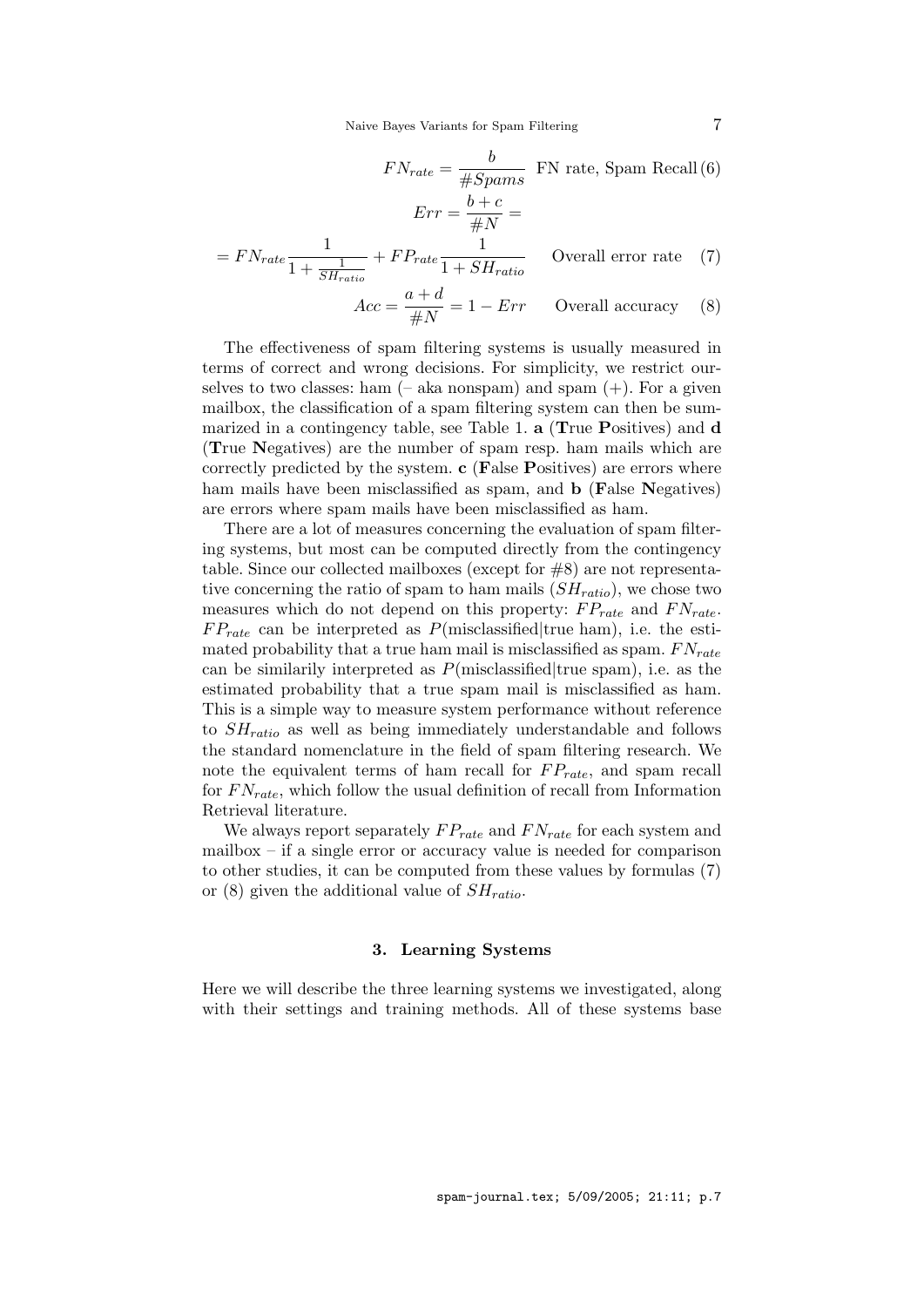their classification decision on mail content including headers. The first two systems, SA-Train and CRM114 are trained in a non-default way. For these, only the errors of the current model are trained (Train-On-Error, TOE), beginning with a reasonable default model. Furthermore, this training step is repeated until convergence (Train-Until-No-Errors, TUNE). We were motivated to use this approach because of excellent results in training our initial filters (Seewald, 2004) and since it has been reported as working very well for CRM114 by its author in (Yerazunis, 2004), on a set of publicly available mailbox collections. We have however found some weaknesses in this training approach, and later on we will investigate simpler training approaches as well. The last system, SpamBayes, is trained in the usual way: by training all mails from the training set exactly once in a batch-style setting.

Both SA-Train and CRM114 can be viewed as improvements of a simple Naive Bayes learner such as SpamBayes. SA-Train adds background knowledge in the form of manually created rules; and CRM114 extends the description language of NaiveBayes from single words to multi-word phrases with additional modifications concerning probability estimates. The main focus of our evaluation is to see whether these extension are successful in improving on SpamBayes.

# 3.1. SA-Train

SpamAssassin<sup>7</sup> is an open-source hybrid spam mail filter incorporating a state-of-the-art Naive Bayes learner (similar to SpamBayes) as well as a set of human-created heuristic rules for spam recognition. SpamAssassin thus incorporates background knowledge on spam in the form of heuristic rules as well as a Naive Bayes classification system. Contrary to a pure Naive Bayes (NB) approach, this makes adapting the system harder, because it is not clear when to adapt the scores, train the NB filter, or both. The NB filter is initially disabled and activated only when 200 mails have been manually trained. Anecdotal evidence suggests that adapting the NB filter on its own is not sufficient for reasonable performance - it is also necessary to adapt the scores to prevent several types of FPs.

Our approach to training SA, SA-Train, can either be viewed as an application of machine learning techniques to the problem of optimal score assignment and NB learning within SpamAssassin from an empirical viewpoint; or as a multi-view learning approach (one view is the model of the NB learner; another is the score assignment) within SpamAssassin.

 $7$  www.spamassassin.org, DataMation 2005 Product of the Year in the category Anti-Spam.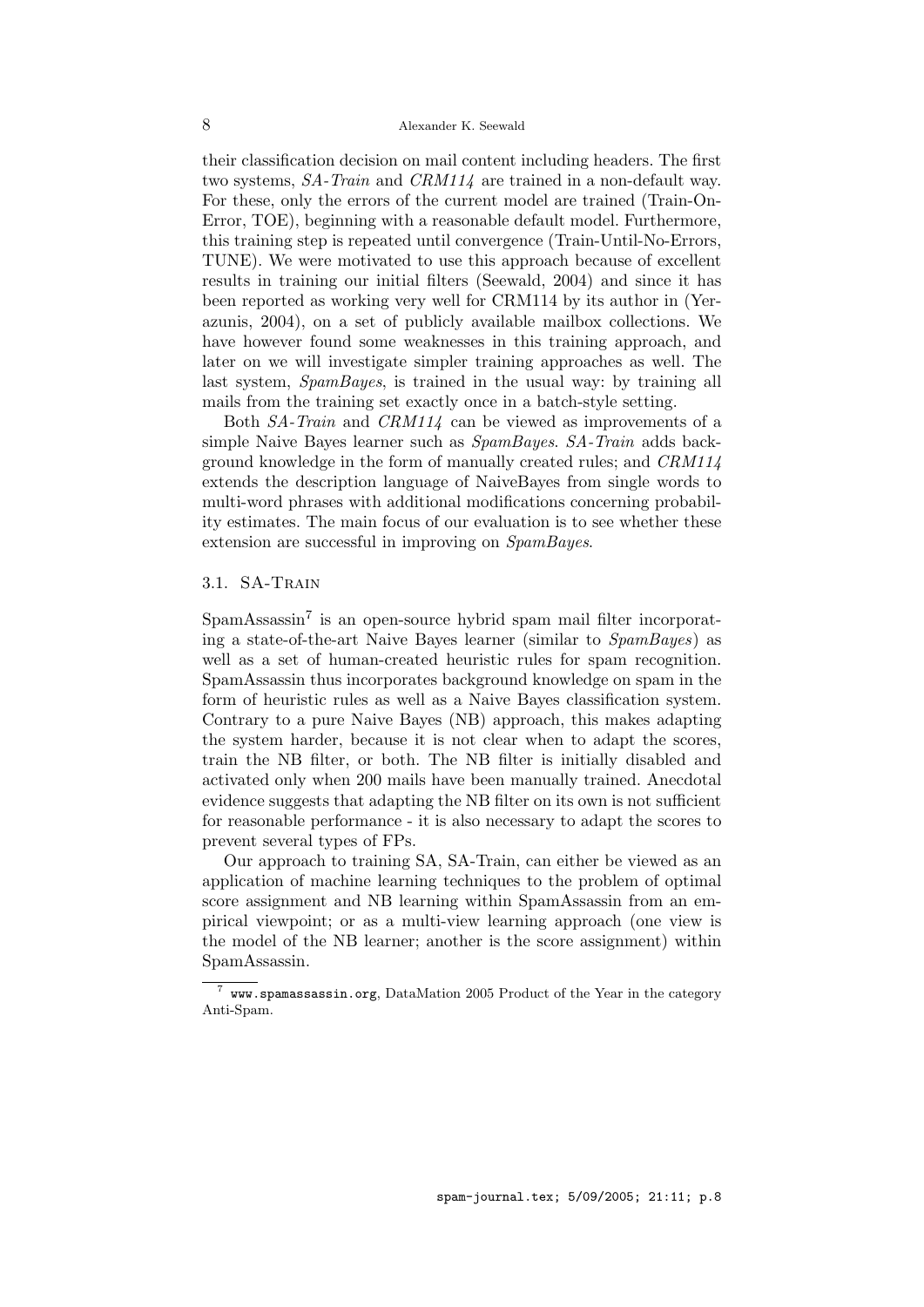We used version 2.63 of SpamAssassin. As we mentioned, SA is a hybrid classifier with a set of 900+ heuristic rules, and a NB learner. Each heuristic rule has a weight (score) attached. Rule matching is binary and based on perl regular expression matching. The sum over the scores from all matching rules is the full score for the mail. A userdefinable threshold is used to determine if a mail is to be classified as spam or ham. The NB learner is integrated into the ruleset as a small set of pseudo-rules (e.g. BAYES 00 matches when bayes spam probability is between  $0\%$  and  $5\%$ , BAYES-05 when the probability is between 5% and 10% etc.), also with an attached user-definable score for each pseudo-rule. A genetic algorithm has been used by the authors of SpamAssassin to optimize the scores for all the rules and the NB pseudo-rules on a large corpus of spam and ham mails, and gives the initial score set, and is available within SpamAssassin.

The initial NB model for SpamAssassin was taken from a model which has been sporadically trained by the author prior to June 2004 on his own spam and ham mails. An initialization was necessary since the NB model is not activated unless it contains at least 200 mails. Autolearn, which automatically trains some spam and ham mails, has been switched off. The auto whitelist, which averages mail scores over several mails from the same sender, was also switched off.

The training procedure was inspired by Train-Until-No-Errors (TUNE) which was found to work best in (Yerazunis, 2004). TUNE is essentially a repetition of Train-On-Error (TOE), which in each steps trains the training set errors encountered for the previous model, thus converging towards a model with low training set error. Since initially no training set errors are known, we start with score learning. The meta-data consists of the known mail classification (spam or ham, from training set) and the set of SA rules (including BAYES<sub>-</sub> pseudo-rules) which match the corresponding mail. Each rule is represented by a binary attribute with value 0 for nonmatching and 1 for matching rules. For such a linear binary classification task, a linear Support Vector Machine is the most appropriate system. We used an open-source implementation of SVM based on the SMO algorithm<sup>8</sup> with a linear kernel  $(K(x, y) = \langle x,y \rangle)$ , and the complexity parameter lambda was set to the default value of 1. No normalization of the input values was performed, and no parameter optimization was done. The trained system gives both the weights (score) for each rule as well as the threshold, yielding a full classification model. After training, the training set errors are counted. A training set error of zero (i.e. a perfect model) yields an early exit

weka.classifiers.functions.SMO, from the WEKA data mining suite, www.cs. waikato.ac.nz/~ml/weka. Settings were -E 1 -N 2 -C 1.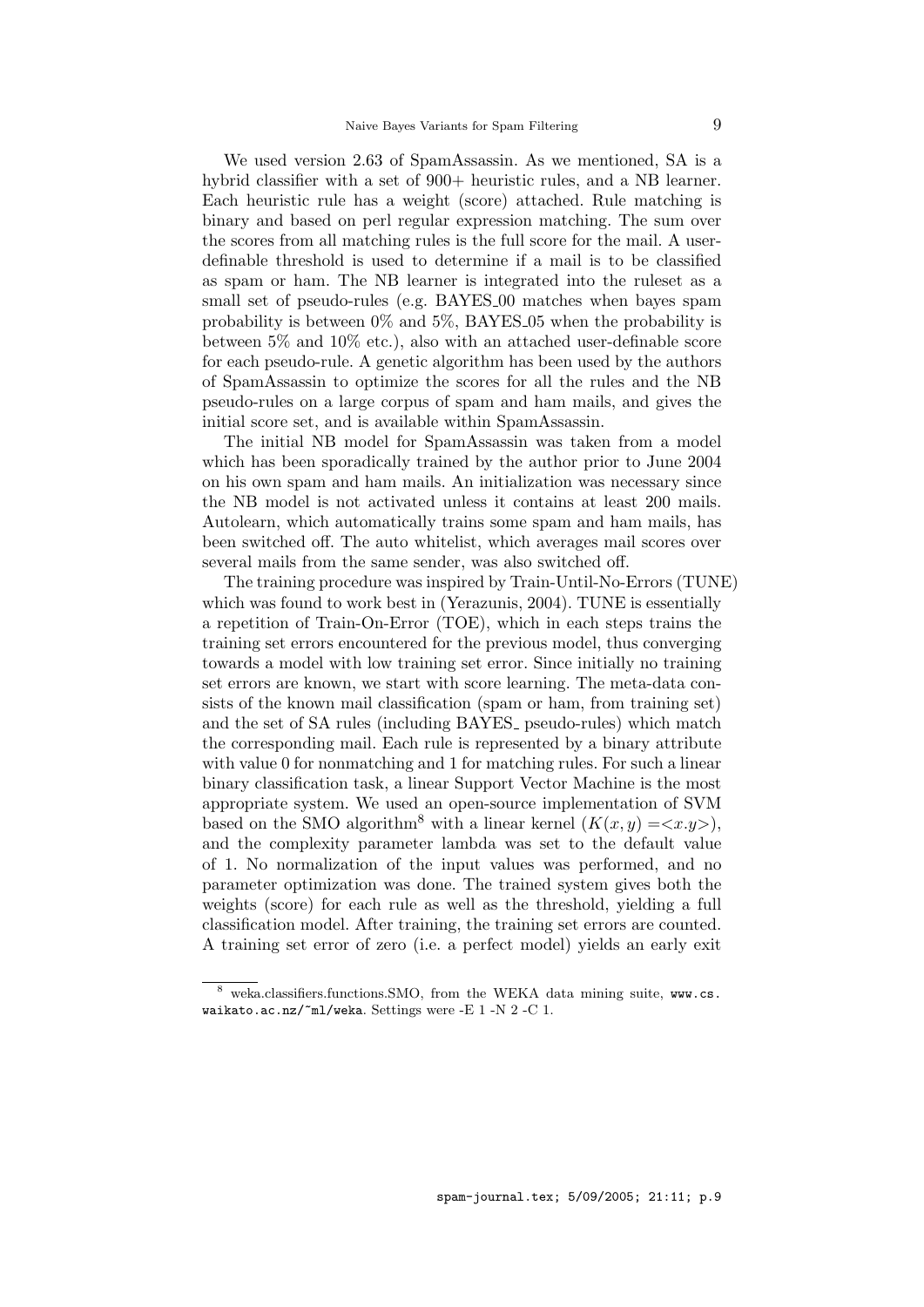as no further TOE training can be done. A nondecreasing training set error after the first three cycles also yields an early exit. This was added to prevent overfitting in the presence of class noise.

The training set errors from the SVM model are afterwards trained incrementally via the NB learner (i.e. via sa-learn), and the process is repeated from SVM score learning onward. Again, we repeat until no training set errors are found (which happens in 72.8% of the runs), or until the errors do not decrease after the first three cycles. The first three cycles are intended to give the system time for initial progress. During our early experiments, we found that the error sometimes slightly increases in the second cycle, but still falls below the initial value (from the first cycle) on the third or fourth cycle. At the end, a user prefs setting file and a NB model for SA is available that can replace the default settings and model. Note that the NB model is additive and will include all unique mails that were misclassified in any cycle. Duplicate misclassified mails are learned only once since sa-learn ignores requests to train a previously trained mail again.

Earlier experiments with this kind of system are reported in (Seewald, 2004). Multiple runs of V6 are most similar to our system, but we have found that spam collections by a single user are not sufficient.<sup>9</sup> This family of systems have been extensively tested at our institute, and user feedback has been very positive.

# 3.2. CRM114

For CRM114, we similarily used Train-Until-No-Errors (TUNE, (Yerazunis, 2004)) modified with an exit on nondecreasing errors after the first ten cycles or achievement of a perfect model (i.e. without training set errors). TUNE repeats Train-On-Error (TOE, see above) until a perfect model has been learned. This does not always happen, so the exit condition is essential to prevent endless looping. The exit condition is not checked in the first ten cycles to allow initial progress, similar to simulated annealing. CRM114 uses far fewer mails for training in TOE and therefore converges more slowly than SA-Train, which motivates the higher number of cycles until the nondecreasing error condition is checked. The training procedure is somewhat similar to SA-Train and also follows Yerazunis's recommendations (except for the early exit conditions which were added by us).

<sup>9</sup> One new user (i.e. one whose mails were not part of the training set) reported a FN rate of 50% – thus half of this user's spam was unknown to the pretrained system. It should be noted that the FP rate was always reported to be 0, and is thus expected to be quite small. Training on pooled mailboxes from multiple users improves on this – one new test user was astonished and told us that the pooled model offered a much lower FN rate than his own locally trained model.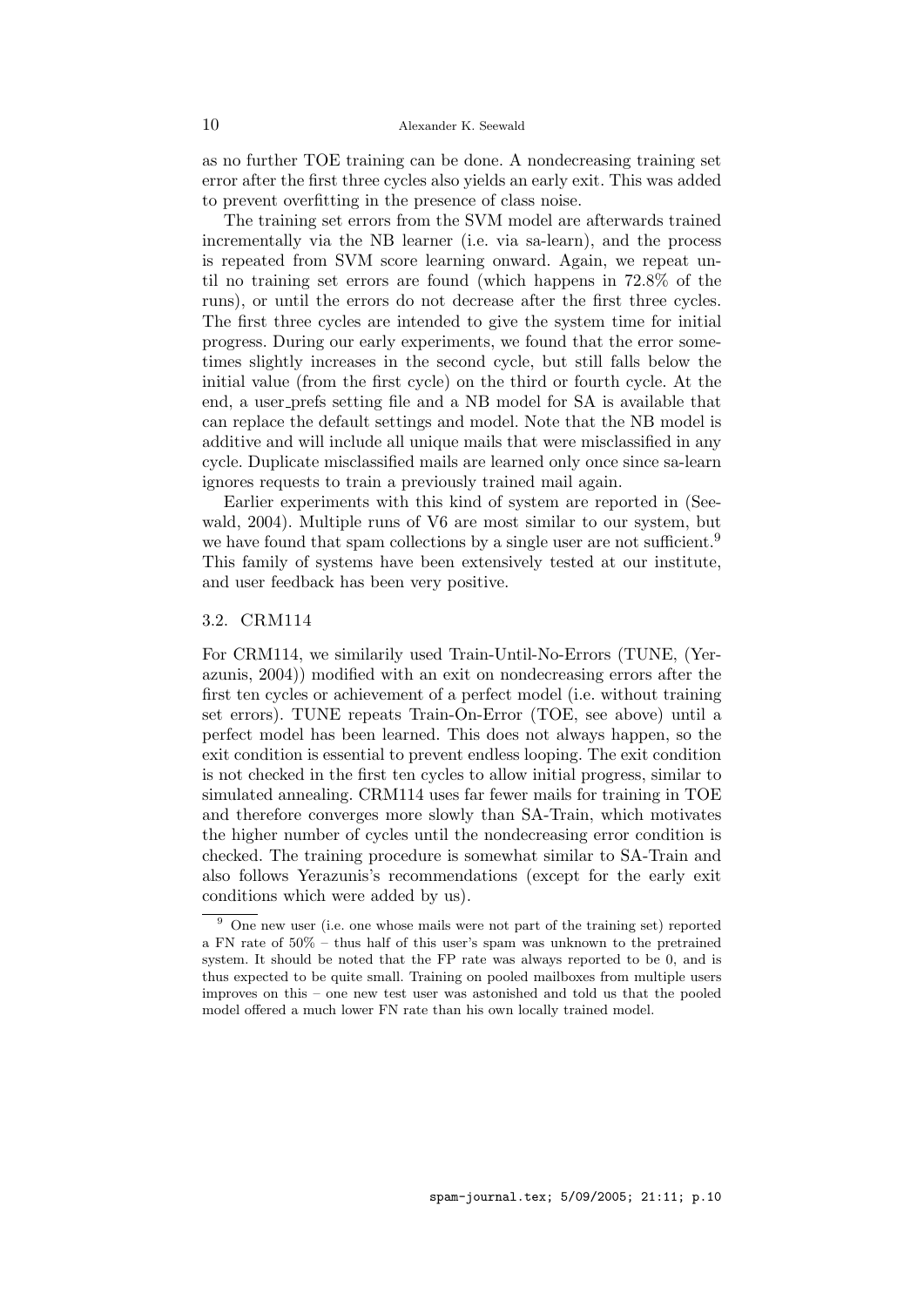CRM114 is based on Sparse Binary Polynomial Hashing with a Bayesian Markov Model. It is a generalization of NB filtering that tries to estimate propabilities for phrases instead of single words, where longer phrases are given more weight. Details can be found on CRM114's homepage, crm114.sourceforge.net.

The mails were cut off at 1,000,000 size (i.e. only the first MB from each mail was used for training) because the system exhibited erratic runtime behaviour for larger mails. A cutoff at 10k as proposed by the author of CRM114 was tested and found to reduce performance. Still, erratic runtime behaviour for the large noiselevel experiment forced us to cut off at 10,000 bytes for the noiselevel and concept drift experiments.<sup>10</sup> Additionally, three mails had to be manually removed from the training set (only for the time-dependent evaluation of CRM-simple) after training these mails took more than one hour per mail. Normally, training a mail takes a few seconds.

# 3.3. SpamBayes

For  $SpamBayes<sup>11</sup>$ , we trained the full training set once. The default thresholds of 0.9 for spam mails and 0.2 for ham mails classified a large proportion of mails as unclear (i.e. neither ham nor spam, undecided). A threshold of 0.5 is a sensible a priori choice for training sets with equal number of ham and spam mails  $(SH_{ratio}=1)$ , and was therefore initially adopted. SpamBayes is based on ideas by (Graham, 2003), and is a Naive Bayes learner. It is the simplest system presented here.

Naive Bayes learning in this domain roughly works as follows: Split each mail into a set of words via a tokenizer (for mail headers and body separate tokenizers are usually used), and count how often each word appears in ham mails resp. spam mails. These counts are then used to estimate  $P(w_x|ham)$  and  $P(w_x|spam)$  for all words  $w_x$  (e.g. by frequency with Laplace correction to prevent the occurrence of zero probabilites, or with more complex formulas). By applying Bayes' Rule, it is possible to estimate the probability of a new mail being ham, i.e. by computing the product of all  $P(ham|w_x)$  and the prior probability  $P(ham)$ , and also the product of all  $P(spam|w_x)$  and the prior probability  $P(spam)$ , followed by renormalization of these two

<sup>&</sup>lt;sup>10</sup> According to experiments which are not shown, this may modify the FP rate of these experiments by factor 1.56 $\pm$ 1.03, and the FN rate by 0.62 $\pm$ 0.43 (averaged over mailboxes  $#1-\#7$ ). Note that the FP rate increases by the same factor as the FN error is decreased which hints that the differences can be explained as differences in the absolute values of the confidences (equivalent to a different default threshold) rather than differences in the underlying model. We would therefore still expect the FP/FN rate trade-off curves to be similar.

 $11$  spambayes.org, (Meyer & Whateley, 2004)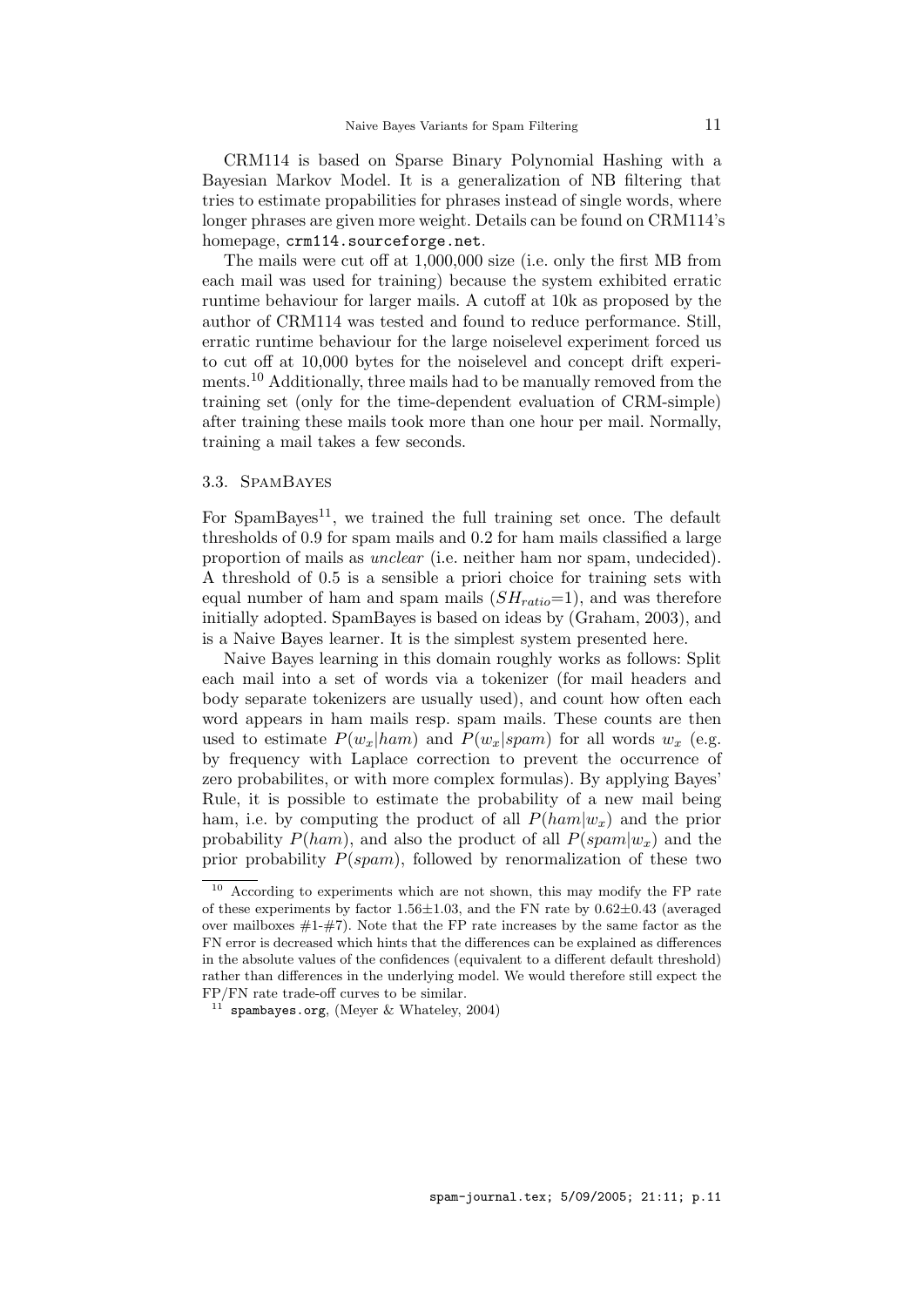Table 2. Mailboxes used for our evaluation. Number of hams  $(\#H)$ , spams  $(\#S)$ , and the dates of the received mails are shown, separately for ham and spam mails. Dates were reconstructed from Received: Headers and may not be accurate for spam mails. Spam mails were collected over short time spans (at most 2-3 weeks), and the date ranges do not always reflect this correctly.

| mbox | number of mails |       | $SH_{ratio}$ | received during |                 |
|------|-----------------|-------|--------------|-----------------|-----------------|
| no.  | Ham             | Spam  |              | Ham             | Spam            |
| #1   | 15248           | 3319  | 0.21         | 12/88-07/04     | 01/97-07/04     |
| #2   | 8982            | 10605 | 1.18         | $01/02 - 09/04$ | $02/02 - 09/04$ |
| #3   | 3608            | 568   | 0.15         | 09/97-06/04     | 06/04-06/04     |
| #4   | 2167            | 1123  | 0.51         | $04/96 - 06/04$ | 06/04-06/04     |
| #5   | 1589            | 3083  | 1.94         | $07/02 - 07/04$ | $02/03 - 07/04$ |
| #6   | 7539            | 1838  | 0.24         | 09/99-07/04     | 05/04-07/04     |
| #7   | 3278            | 3229  | 0.98         | $06/01 - 06/04$ | 06/04-06/04     |
| #8   | 1387            | 22795 | 16.43        | $10/04 - 02/05$ | $10/04 - 02/05$ |

probabilities (i.e. ensuring that they sum to 1). In SpamBayes, ham and spam probabilities are combined via an approach using chi-squared probabilities which leads to more robust estimates.

Since the previously mentioned systems turned out to be quite similar to each other, we have adapted the threshold to each mailbox (for  $by MBXTrain$ ), as well as one uniform threshold for the model trained by pooling data from all mailboxes (allTrain). SpamBayes performs similar to the other systems after this normalization while before it performed significantly better in FP rate and significantly worse in FN rate. Among the eleven thresholds 0.0-1.0 (in steps of 0.1), we chose the one that minimized mean squared error versus the mean of the average performance (over ten runs) from both SA-Train and CRM114. The chosen threshold was 0.1 for allTrain; and 0.1, 0.4, 0.3, 0.4, 0.0, 0.0 and 0.3 for mailboxes  $#1-#7$  and by MBXTrain. FP and FN rate MSE were weighted equally. Using mean absolute deviation yields the same thresholds. These threshold were used for all experiments except where otherwise noted.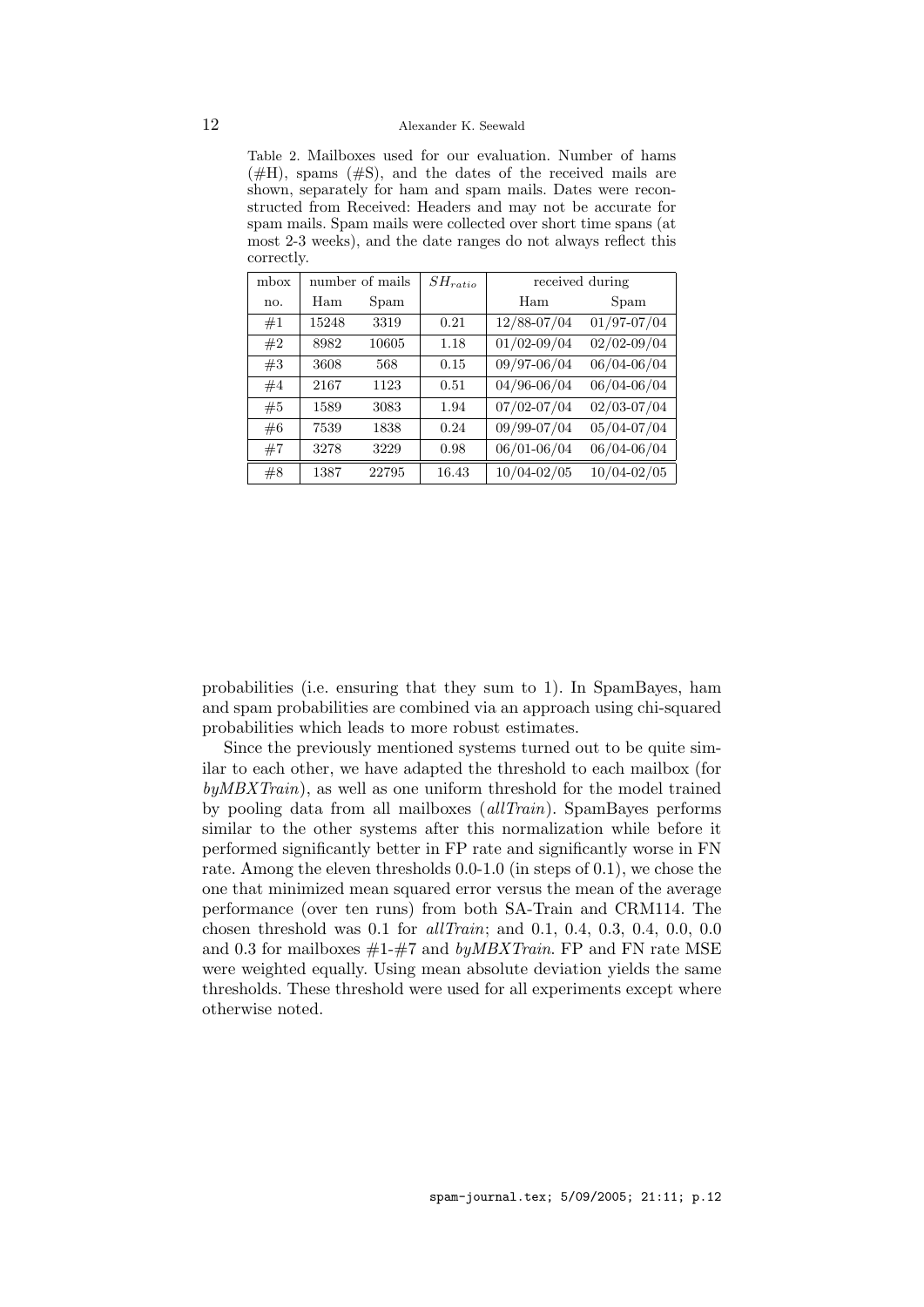# 4. Mailbox Collections

The collection and verification<sup>12</sup> of spam is time-consuming and errorprone. Because of the severity of our spam problem, we were motivated to collect seven distinct mailboxes consisting of ham and spam mails from colleagues at our institute from June 2004 onwards.

We created mailboxes  $#1-\#7$  by merging mails recently predicted as spam by SpamAssassin 2.63<sup>13</sup> with spams collected and submitted by the users themselves over a short time span (1-3 weeks), separately for each user. SpamAssassin markup and headers were removed. The ham mails, on the other hand, were collected from past ham mails within the user's mail archive. We removed all mails which were sent by the user himself since these are not incoming mails and therefore not suitable for training (except those also sent to the user via Cc or Bcc). The structure of ham mails is likely to change less over time than spam mails (i.e. less concept drift), so a combination of recent spam mails and stored ham mails seems a plausible way to get to a working system fast. This is also the reason why the  $SH_{ratio}$  of these mailboxes differs from what a typical user at our institute experiences in his daily life (except #8, see below). Anecdotal evidence indicates that this approach does indeed lead to well-performing models.

We have taken an effort to clean the mailboxes, inspecting every training set error of an earlier learning system to see whether the mail was assigned the wrong category. An overview of the mailboxes, including date ranges for ham and spam mails, is in Table 2. As you can see, the mailboxes are somewhat spread out in time, and while models trained using this data work very well, we cannot investigate concept drift issues here as the collection of these mails does not accurately reflect a true second-by-second snapshot. On the other hand, secondby-second snapshots of arriving mails would have to be collected over several months by dozens of users to get as many ham mails as we have collected here, which would have been infeasible for us.

To be able to investigate time-dependent performance, we have collected another mailbox,  $#8$ , which is the set of all ham and spam mails received by the author between 4th of October 2004 and 13th February 2005. These are a realistic snapshot of the mails received at the institute. In this time period the author held three lectures at the Medical University in Vienna, Austria. Each mail was checked at least

<sup>&</sup>lt;sup>12</sup> Error rates for manual verification of 0.45% (true ham), and 0.64% (true spam) were reported by (Cormack, 2004) for a  $SH_{ratio}$  of 4 and a corpus of 50,000 mails.

<sup>&</sup>lt;sup>13</sup> Default settings without bayesian model. SA has been installed at our institute since 2002, has a small FP rate but an FN rate of around 50%, so it is an obvious choice for bootstrapping at least part of the spam collections.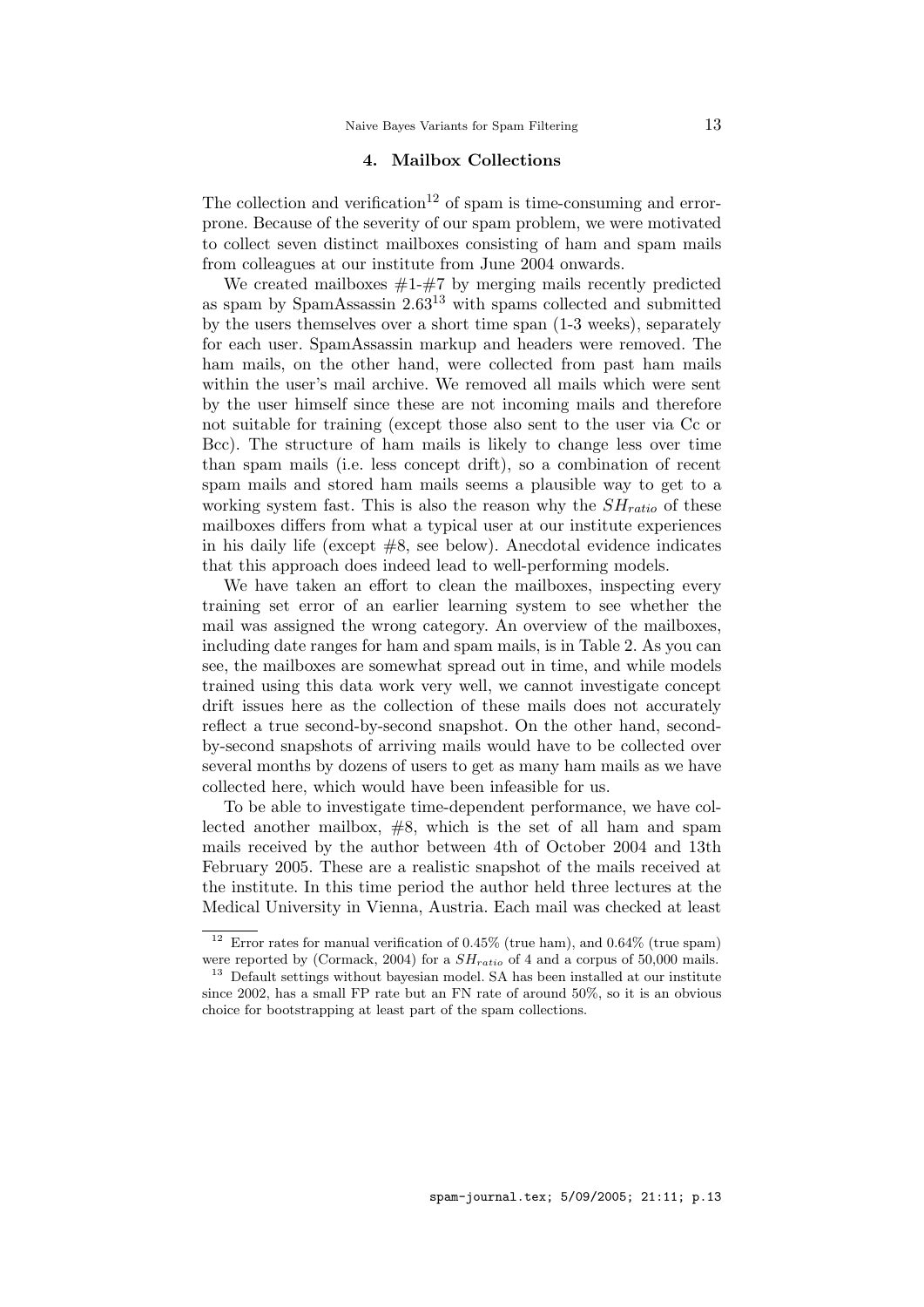once. The  $SH_{ratio}$  of 16.4 accurately reflects the proportion of spam by ham mails received by the author during this period.

We have taken the view of using a very broad spam and ham definition by letting each user choose which mails to classify as spam and which to classify as ham. A close inspection of the chosen mails shows that spam includes not only Unsolicited Bulk Email, but also Phishing mails (which aim to collect credit-card or personal information for fraud and identity theft), virus-infected mails, Mail Delivery Errors for mails which originated elsewere but were sent with a fake From address and so on. Our ham mails are similarily broad, including newsletters, wanted advertisements, mails with large attachments – including those without text and those with executable, non-virusinfected<sup>14</sup> attachments, confirmation mails to register at a webmail or mailing list service, status messages from online merchants such as Amazon, Mail delivery error messages concerned with previously sent legitimate mails, vacation auto-replies sent as response to legitimate mails and so on. This makes the filtering task sufficiently realistic to be of broad interest. No type of mail that users wanted to receive has been explicitly excluded.

We have decided against using publicly available corpora of spam and ham mails, since these spam mails are quite old and the ham mails were taken from a diverse set of users. Most current corpora are not large enough to be of use. In some cases, their spam definition is very narrow, and the ham definition is similarily restricted in that no personal and professional mails are included due to confidentiality issues. In that respect our mailboxes can be considered more representative than public collections.

# 5. Experimental Setup

For training all our learning systems, we have randomly drawn (without replacement) a roughly same-sized set of spam and ham mails from each mailbox. The size was chosen so that in the smaller set (either ham or spam, depending on mailbox), about 50% of the data remained for testing. The total training size was thus always less than  $50\% - 25\%$ on average. Compared to a tenfold cross-validation where the training size is 90%, this is a more realistic challenge. We were motivated to use a training size with  $SH_{ratio}=1$  since most learning systems are sensitive to non-uniform class distributions. A ratio of 1:1 for training is also proposed as preferred class distribution in the documentation of

<sup>14</sup> Virus detection courtesy of Symantec BrightMail 6, during experiments described in (Seewald, 2005).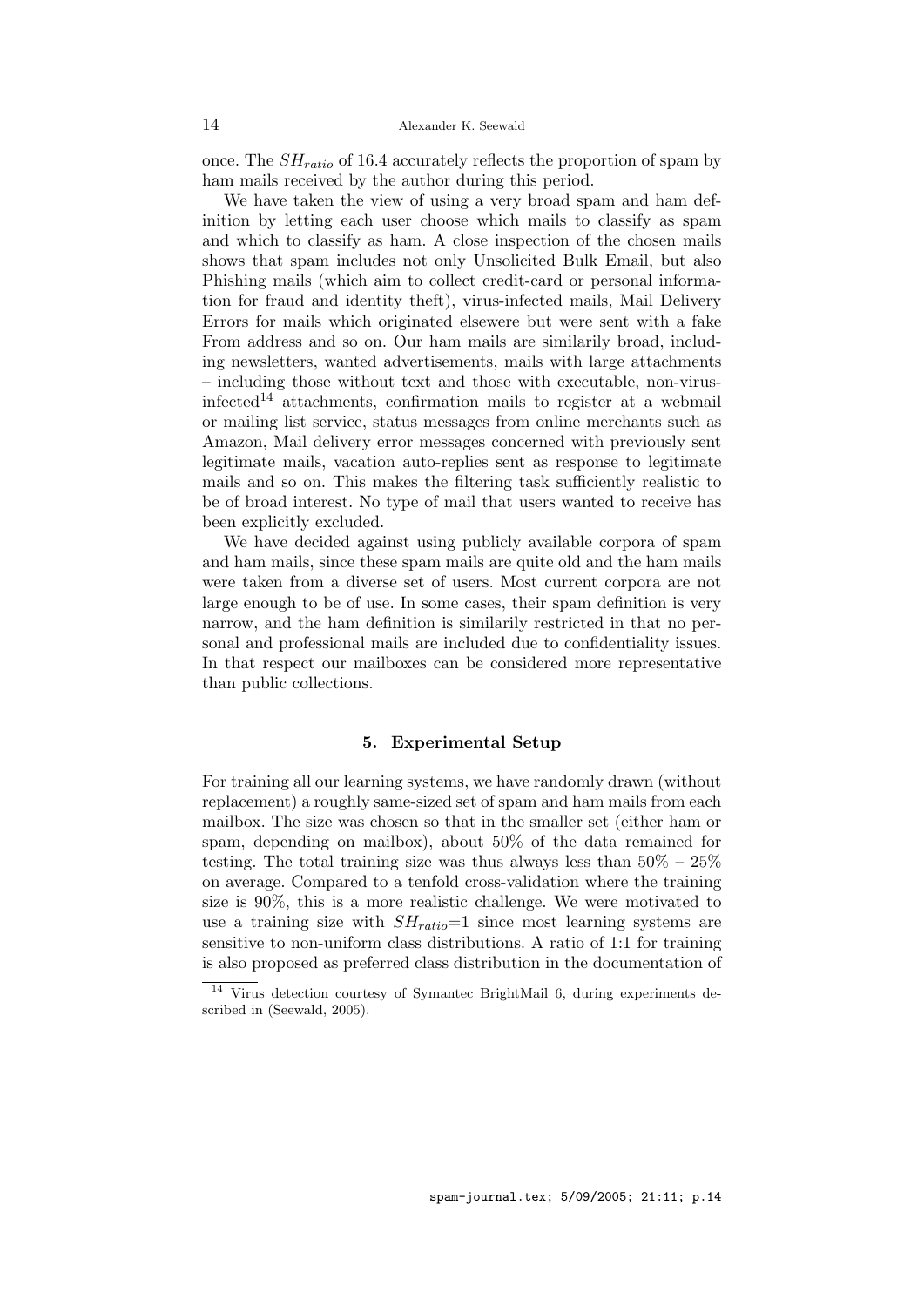all investigated systems. Our approach is equivalent to undersampling the larger class, followed by one half of a two-fold cross-validation – provided the mails removed during undersampling are added to the test set.

Two training sets were used: For *byMBXTrain* each mailbox was trained separately and tested on the remaining mails. For allTrain the training sets from all mailboxes were combined into a single training set of  $SH_{ratio}=1$ , and all the remaining ham and spam mails were used for testing. The test results are reported for each user separately, except where otherwise noted.

Training and testing was repeated ten times with different random orderings of the mailboxes' mails, unless otherwise noted. Average and standard deviations of FP and FN rates per mailbox are reported.

All of our learning systems can be made to output confidence values for each test mail. The default threshold applied to these confidence values gives the performance of the system. A threshold-independent way of showing the performance of the system at all thresholds in one glance is a FP/FN rate trade-off curve. This is essentially a scatter plot of  $FP_{rate}$  vs.  $FN_{rate}$ , where each threshold determines a different data point. For better visualization, 2000 threshold values were uniformly sampled from the range of confidence values in the data, and neighboring points were connected, yielding a curve. The FN rate at given acceptable FP rate can thus be determined from the curve. This visualization is similar but not identical to a ROC curve, which would use TP instead of FN and no logarithmic scales. However, the use of a logarithmic scale is essential as otherwise the systems could not be distinguished. TP with an logarithmic scale would have given less weight to important differentiations (e.g. between 99.9% and 99.99% TP rate which corresponds to  $0.1\%$  and  $0.01\%$  FP rate) and was therefore replaced by  $FP_{rate}$ . The same argument holds for absolute TP (i.e. a) values.

#### 6. Results

## 6.1. BYMBXTRAIN

Here we report the results of the evaluation where each mailbox was trained and tested separately (byMBXTrain). The motivation was to see which of two factors – learning system and mailbox – have a higher influence on system performance. The hypothesis was that the mailbox has a higher influence.

As we can see in Figure 1 and Table 3, all three systems perform somewhat similar. Only a few significant differences (i.e. non-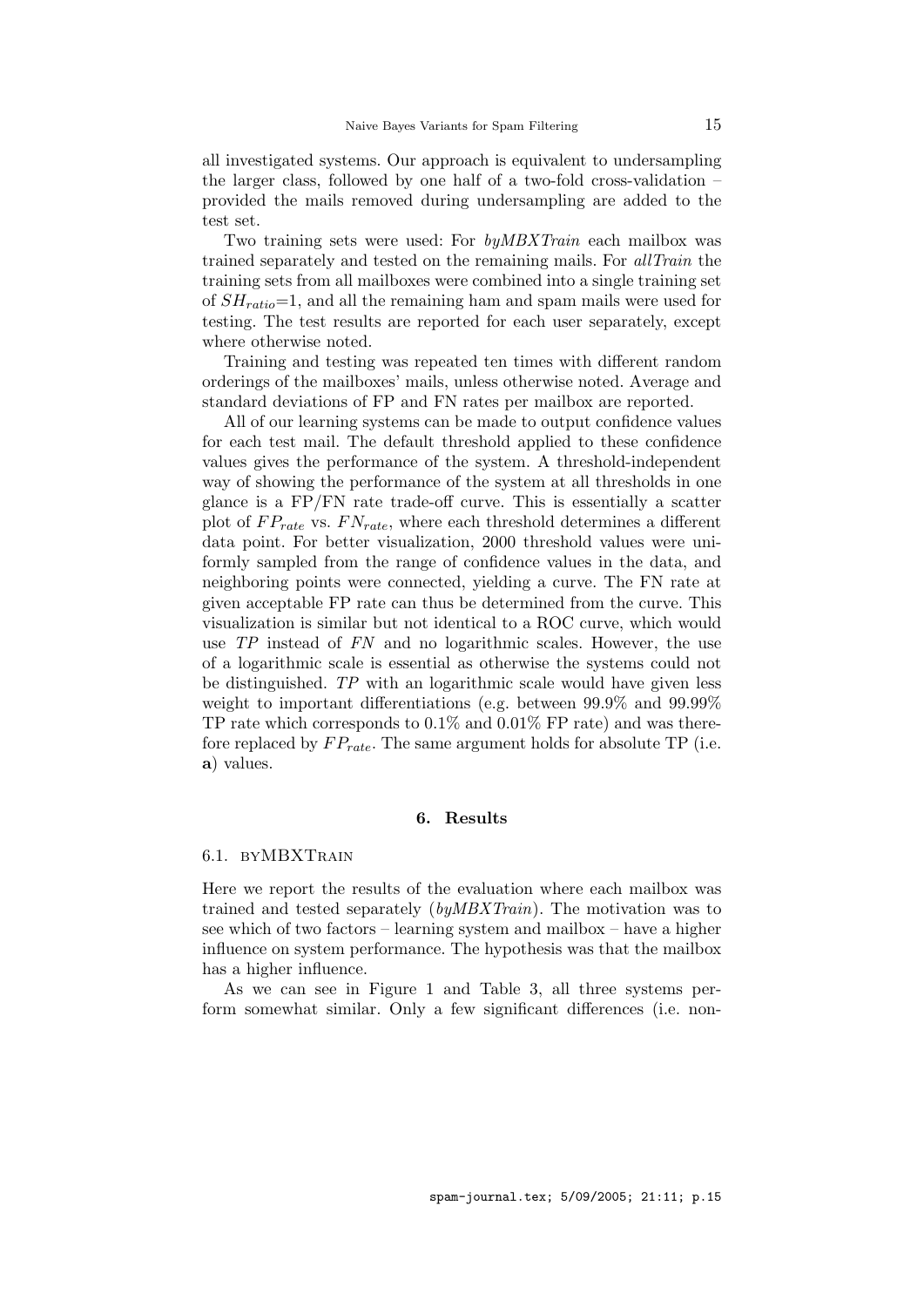

Figure 1. This figure shows  $FP_{rate}$  (on the left) and  $FN_{rate}$  (on the right) for mailboxes  $\#1-\#7$ , and the learning systems. Each model was trained and tested separately on each mailbox. Error bars are the standard deviation of test set error over ten runs.  $0.025 = 2.5\%$ .

Table 3. This gives the full results of the learning systems for byMBX-Train. To emphasize differences all numbers are in percent (i.e. have been multiplied by 100). E.g. 0.178 stands for 0.00178, or around 1:561.

| mbox   | SA-Train    |             | CRM114      |             | SpamBayes   |             |
|--------|-------------|-------------|-------------|-------------|-------------|-------------|
| no.    | $FP_{rate}$ | $FN_{rate}$ | $FP_{rate}$ | $FN_{rate}$ | $FP_{rate}$ | $FN_{rate}$ |
| #1     | 0.720       | 0.796       | 0.768       | 0.766       | 0.538       | 3.551       |
| #2     | 0.187       | 0.317       | 0.528       | 0.251       | 0.343       | 0.185       |
| #3     | 1.854       | 2.047       | 0.850       | 0.706       | 0.012       | 1.270       |
| #4     | 0.690       | 1.195       | 0.536       | 0.785       | 0.240       | 0.553       |
| #5     | 1.538       | 1.791       | 1.563       | 2.047       | 0.643       | 6.235       |
| #6     | 0.746       | 1.916       | 0.840       | 1.219       | 0.817       | 1.111       |
| #7     | 0.330       | 0.799       | 0.586       | 0.899       | 0.146       | 0.793       |
| Avg.   | 0.866       | 1.266       | 0.810       | 0.953       | 0.391       | 1.957       |
| StDev. | 0.611       | 0.665       | 0.360       | 0.561       | 0.287       | 2.179       |

overlapping errorbars) can be found for systems trained on the same mailbox. The average performance is also quite similar, except for SpamBayes which has only half the FP rate but double the FN rate. This is likely to be an artefact of the coarsely chosen tresholds for normalization to the other two systems, and does not signify a superiority of SpamBayes. The differences between mailboxes are much larger than the differences between the three learning systems, and the standard deviation over the runs (shown as error bars in Figure 1) is also quite high, which explains why there are few significant differences between systems on the same mailbox. The latter may reflect the small amount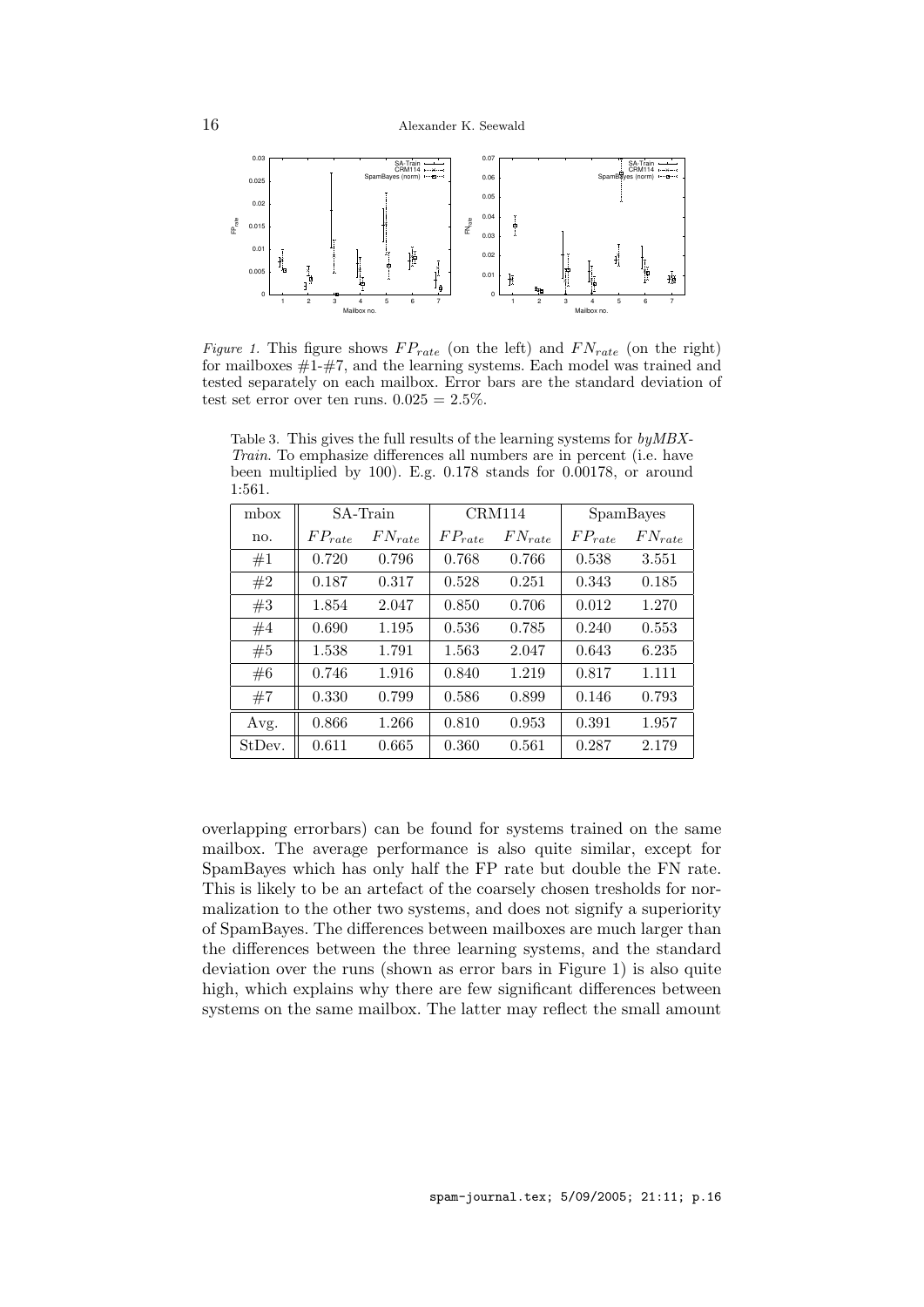

Figure 2. This figure shows  $FP_{rate}$  (on the left) and  $FN_{rate}$  (on the right) for mailboxes  $\#1-\#7$ , and the learning systems. Each model was trained on pooled data from all mailboxes. Testing was done on remaining mails from each mailbox that were not used for training. Error bars are the standard deviation of test set error over ten runs.  $0.025 = 2.5\%$ .

| mbox   | SA-Train    |             | CRM114      |             | SpamBayes   |             |
|--------|-------------|-------------|-------------|-------------|-------------|-------------|
| no.    | $FP_{rate}$ | $FN_{rate}$ | $FP_{rate}$ | $FN_{rate}$ | $FP_{rate}$ | $FN_{rate}$ |
| #1     | 0.701       | 0.627       | 0.507       | 0.663       | 0.950       | 0.531       |
| #2     | 0.154       | 0.275       | 0.198       | 0.602       | 0.163       | 0.238       |
| #3     | 0.278       | 1.023       | 0.185       | 0.282       | 0.000       | 0.635       |
| #4     | 0.308       | 0.892       | 0.129       | 0.393       | 0.111       | 0.464       |
| #5     | 1.374       | 1.116       | 1.827       | 0.987       | 1.386       | 0.965       |
| #6     | 0.964       | 1.002       | 0.648       | 0.566       | 0.764       | 0.730       |
| #7     | 0.269       | 0.731       | 0.378       | 1.122       | 0.110       | 0.781       |
| Avg.   | 0.578       | 0.810       | 0.553       | 0.659       | 0.498       | 0.621       |
| StDev. | 0.454       | 0.291       | 0.593       | 0.302       | 0.536       | 0.236       |

Table 4. This gives the full results of the learning systems for allTrain. To emphasize differences all numbers are in percent (i.e. have been multiplied by 100). E.g. 0.178 stands for 0.00178, or around 1:561.

of training data that is available for each run, especially for the smaller mailboxes.

Concluding, in this experiment the differences between the mailboxes are much larger than the differences between the learning system, so there are both easy and hard mailboxes for this task. The differences between the systems, however, is small: only in few cases is this difference significant. The initial hypothesis could be confirmed, which indicates that studies on a single mailbox may not be sufficient.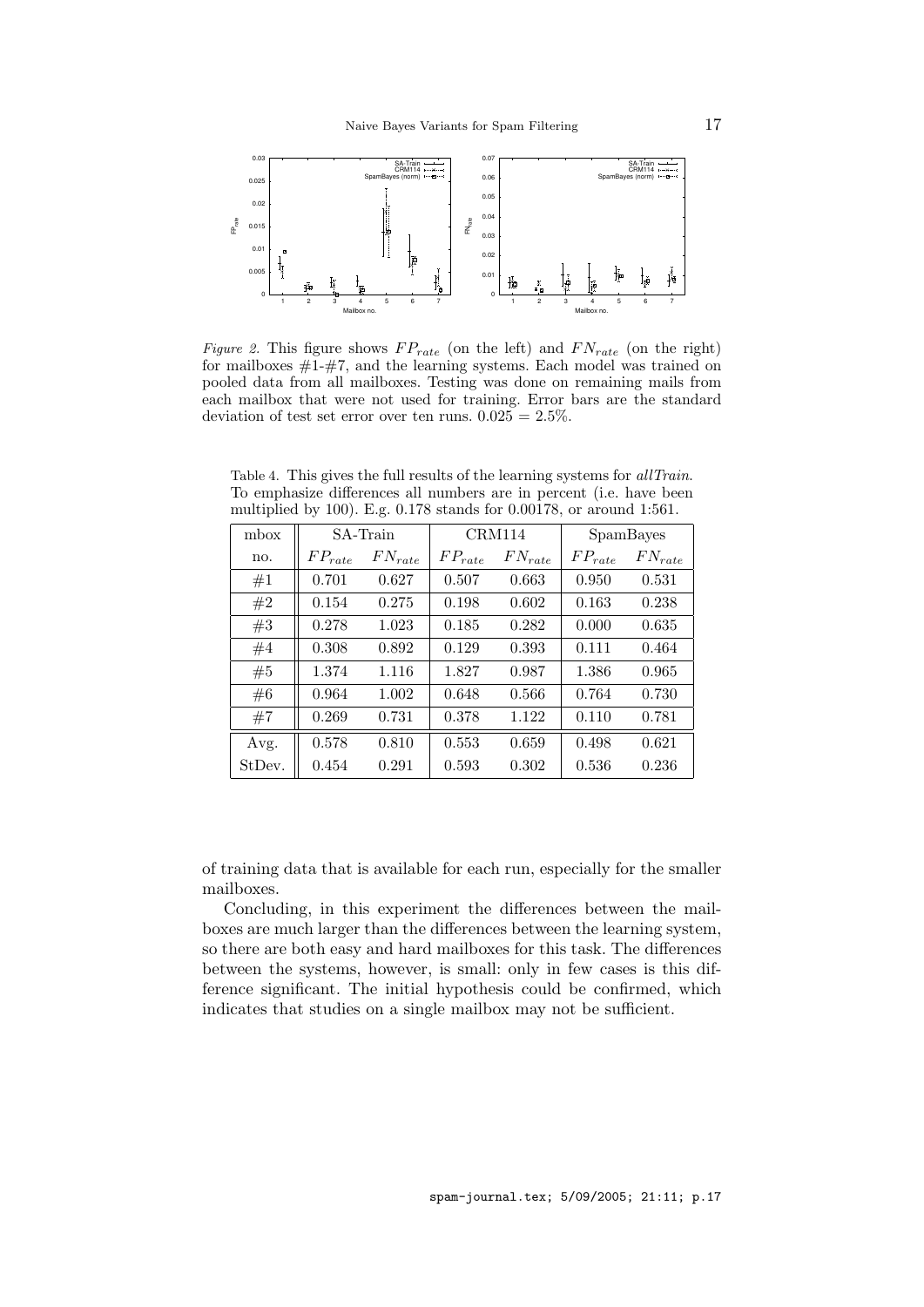# 6.2. allTrain

Here, we evaluated the performance of a combined system which was trained on pooled data from all mailboxes (allTrain).The motivation was to see which of two factors – learning system and mailbox – have a higher influence on system performance. The hypothesis was that the mailbox has a higher influence.

Pooling data from all mailboxes to train a single model *(allTrain,* Figure 2, Table 4) reduces FP and FN rate and also reduces the variation over runs (except for mailbox #5). Although it is generally believed that models which are trained for each user separately yield the best results, these results demonstrate conclusively that combining training data is beneficial for at least a small number of users. Anecdotal evidence suggests that a pooled model also offers better performance when classifying mails for a previously unknown user  $15$  than a model trained for an arbitrary user. This can be attributed to the greater diversity of training inputs which improves generalization performance.

According to anecdotal evidence, SA-Train systems trained on pooled data seem to deteriorate slightly faster over time than per-user models, for some users. This does not seem to be the case for SpamBayes systems trained on pooled data.

Pooling data also enables us to determine smaller FP rates (down to 10−<sup>4</sup> ) than would have been possible with utilizing per-mailbox training and testing. Additionally, a larger sample of diverse mailboxes makes it more likely that our results hold generally, rather than being an artefact of a single user's mailbox.

Concluding, the mailbox is still a factor in system performance, although the mailboxes now give more similar results as for by MBXTrain, and the differences between learning systems have become less significant. This suggests that the systems are able to learn a more balanced model from pooled data. In neither *allTrain* nor  $by MBXTrian$  could an advantage for the extensions of Naive Bayes learning (SA-Train and CRM114) be found.

# 6.3. Class Noise Level

Noise level susceptibility is an important property of spam filtering systems as it determines the effort needed to clean the mailbox prior to training. A low noise level susceptibility is a desired property of filtering systems, so we have set out to determine the noise level susceptibility of our three learning systems.

<sup>&</sup>lt;sup>15</sup> Similar FP rate and worse FN rate was usually observed.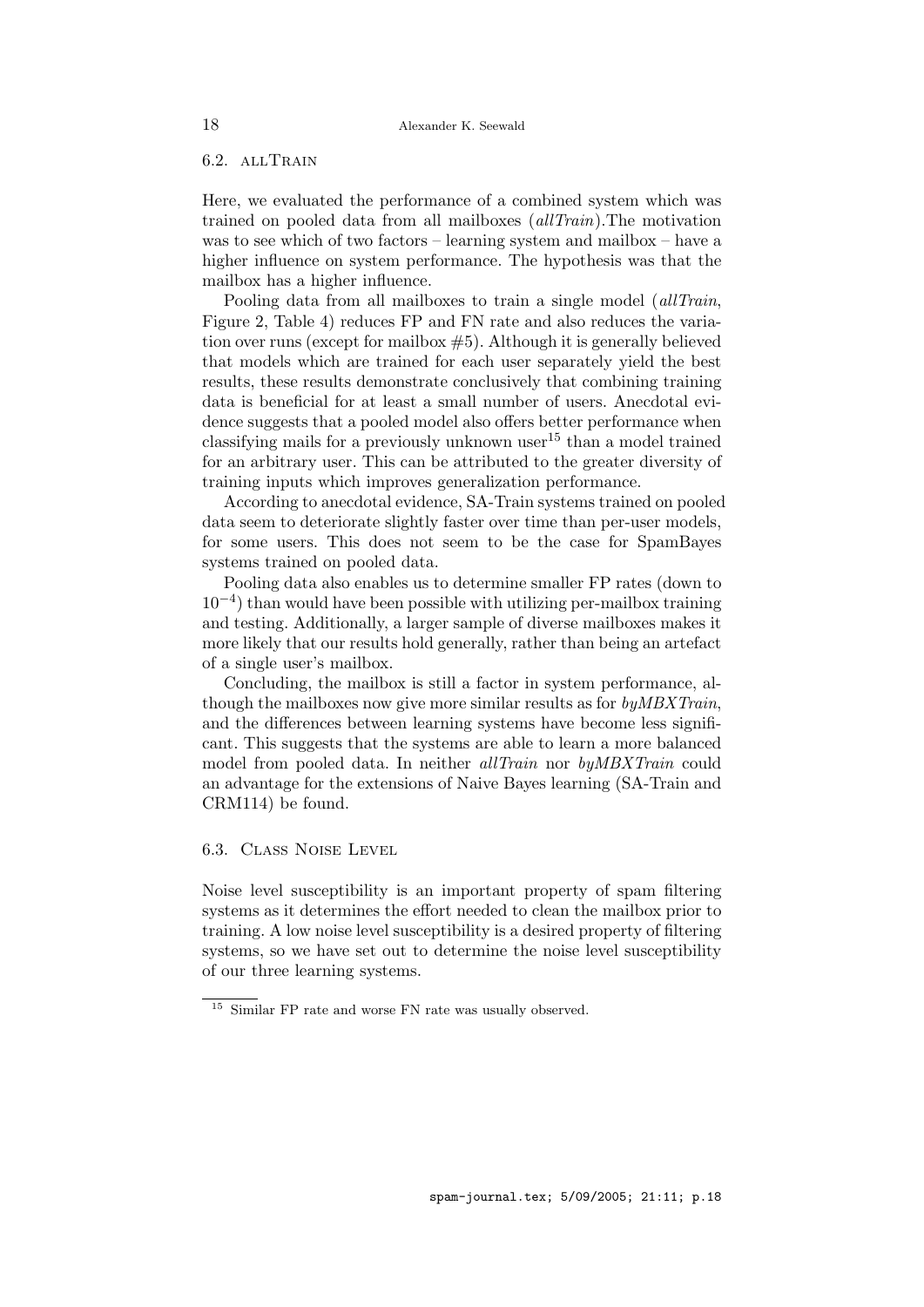

Figure 3. This figure shows  $FP_{rate}$  (left) and  $FN_{rate}$  (right) at different noiselevels, for mailboxes  $#1$  to  $#4$  (top-to-bottom).

The noise level experiments were conducted by permuting the training sets from each mailbox separately. Since each training set contains roughly the same number of ham and spam mails, we have chosen to invert the classification for the same number of ham and spam mails so that the total number of mails with wrong classification equals the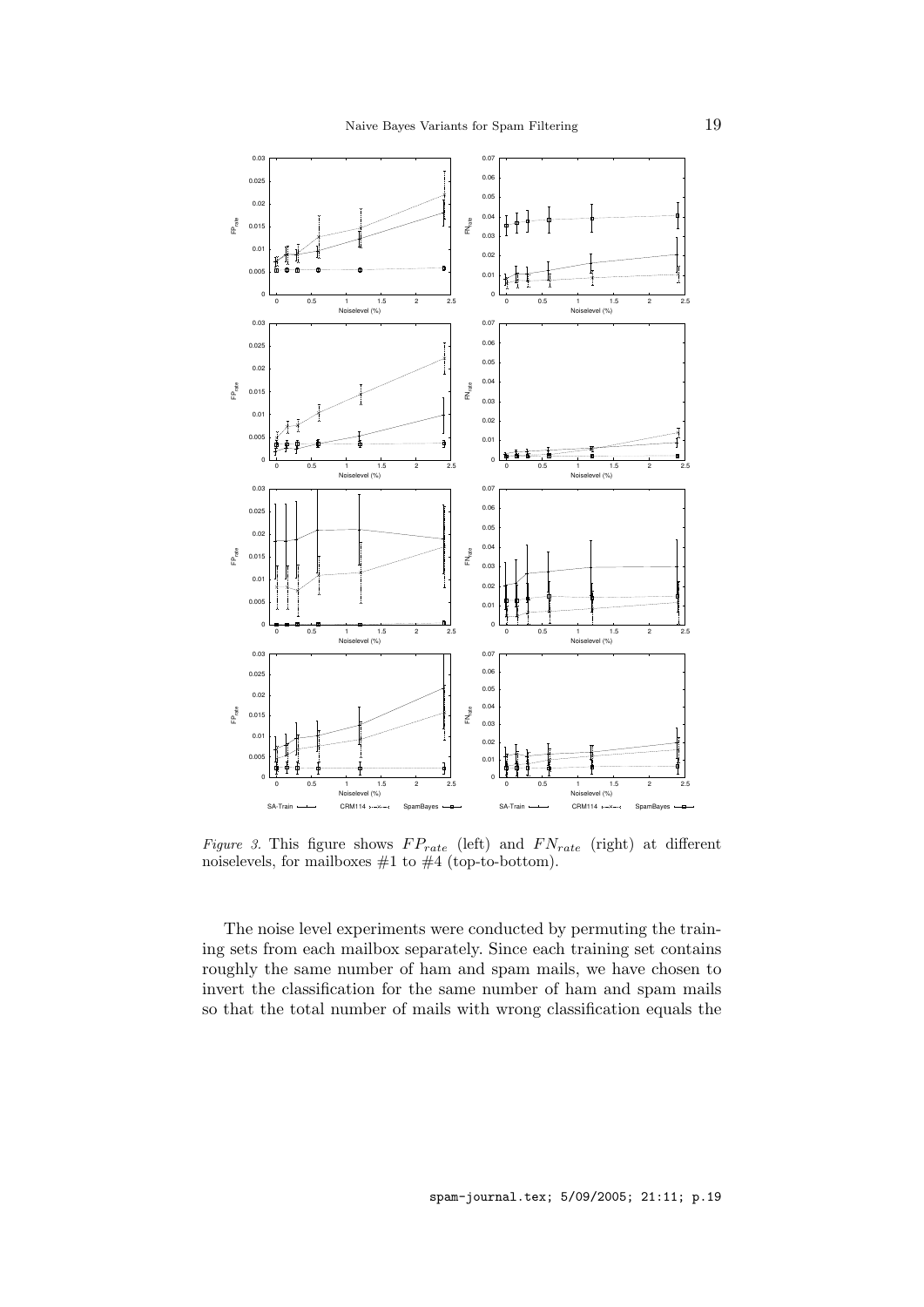

Figure 4. This figure shows  $FP_{rate}$  (left) and  $FN_{rate}$  (right) at different noiselevels, for mailboxes  $#5$  to  $#7$  (top-to-bottom).

desired noise level (half are spams with assigned ham label, and half are hams with assigned spam label). Therefore we focus on class noise where additionally the errors are equally distributed between ham and spam mails. Again, each mailbox and noise level experiment has been run ten times, and the average and standard deviation over these runs are shown.

Figure 3 and 4 show the results. In most cases, increasing the noise level also increases the FP rate, often in at least linear fashion. The same effect on FN rate is also present but less pronounced. In most cases SpamBayes breaks this trend and is at first glance much less susceptible to noise. Since SpamBayes is also the only system that does not use TUNE-like training procedures and the pattern is otherwise similar between CRM114 and SA-Train (two very different systems), this is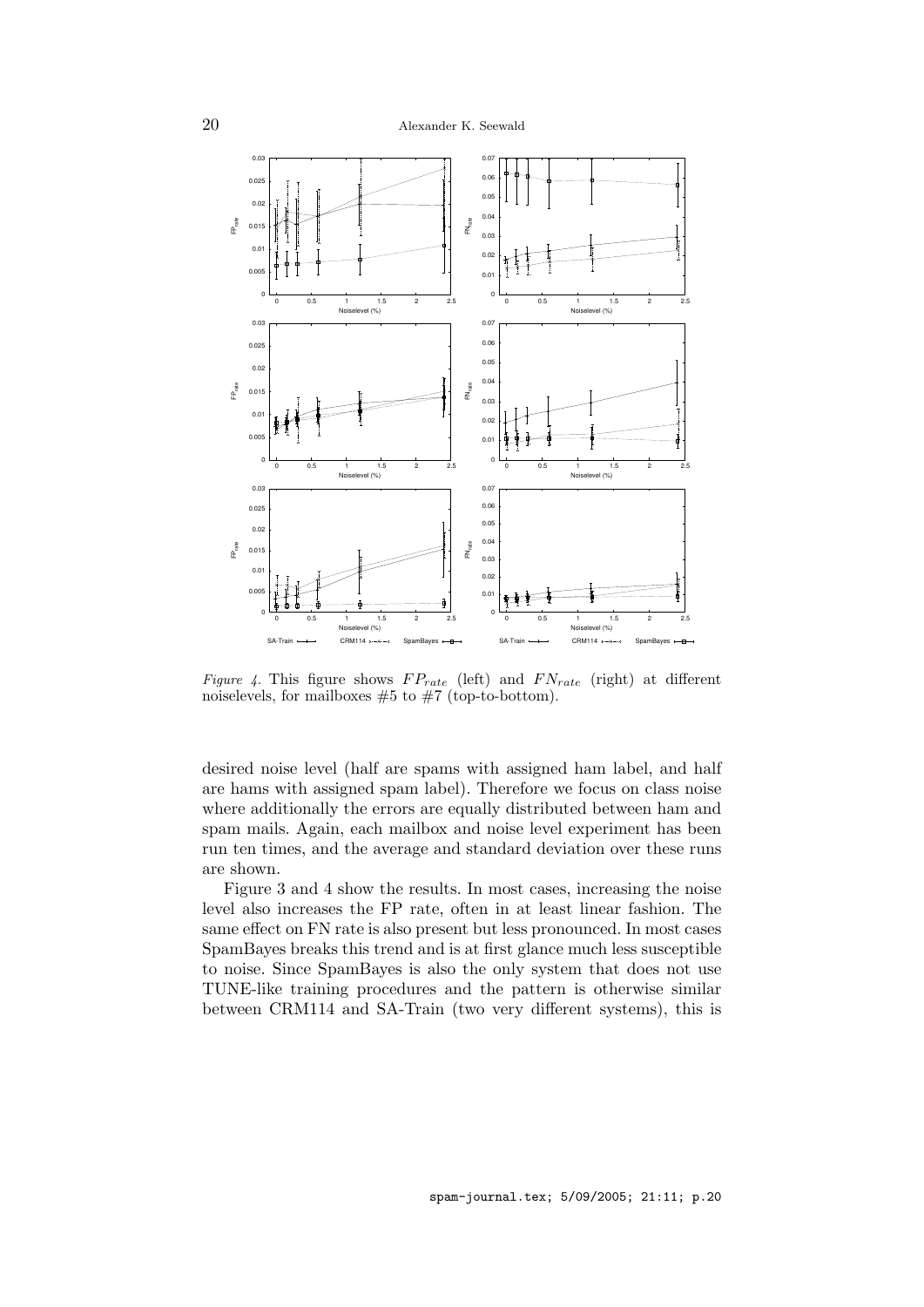highly suggestive of a link between TUNE-like training and increased susceptibility to class noise.

This is supported by the data: the number of cycles for TUNE increases monotonically for all mailboxes in relation to increasing noise level (on average by 62% for SA-Train, and by 16% for CRM114, both from  $0.0\%$  to  $2.4\%$  noise (data not shown)). This indicates that noisier data consistently needs more cycles to attain convergence, and is therefore more susceptible to worse performance due to overfitting the (noisy) training data. TUNE training repeats the training of mails which were misclassified by the system several times. In case the learning system works reasonably well, mails with noisy classification will tend to be misclassified disproportionately often, and thus often retrained. This biases the model and leads to worse performance. It is still surprising that the early exit criterions did not help either SA-Train or CRM114 to attain the same robustness as SpamBayes.

Anecdotal evidence also suggests that training set errors of at least SA-Train are indeed good indicators for incorrectly labeled mails, and consequently training set errors encountered while training preliminary mail collections were usually improperly labeled.

Concluding, the noise leve susceptibility is high for systems with TUNE-like training  $(SA - Train \text{ and } CRM114)$  and low for systems with normal training (SpamBayes). TUNE-like training approaches seem to be far more susceptible to class noise, which can be explained by the nature of TUNE training, as well as being confirmed by the number of training cycles which increase monotonically in lockstep with increasing noise level.

## 6.4. FP/FN RATE TRADE-OFF CURVES

Up to now, we have compared the overall performance of each system at a single point, and found few significant differences between systems on the same mailbox. However, it is clear that FP rate can be traded off versus FN rate to some extent.<sup>16</sup> All the systems tested can be made to output confidence values that may be tresholded at different values rather than the default. A useful way to visualize performance at different thresholds is to plot FP rate versus FN rate. The FN rate at given acceptable FP rate can be determined from this plot. This approach allows us to observe differences between the systems which are not visible by comparing the performance at default thresholds. Our

<sup>&</sup>lt;sup>16</sup> This is most obvious for systems which already incorporate a threshold parameter. E.g. a threshold of 0.5 for SpamBayes gives 0.07% FP rate and 1.9% FN rate – roughly a tenth of FP rate and three times FN rate versus a threshold of 0.1.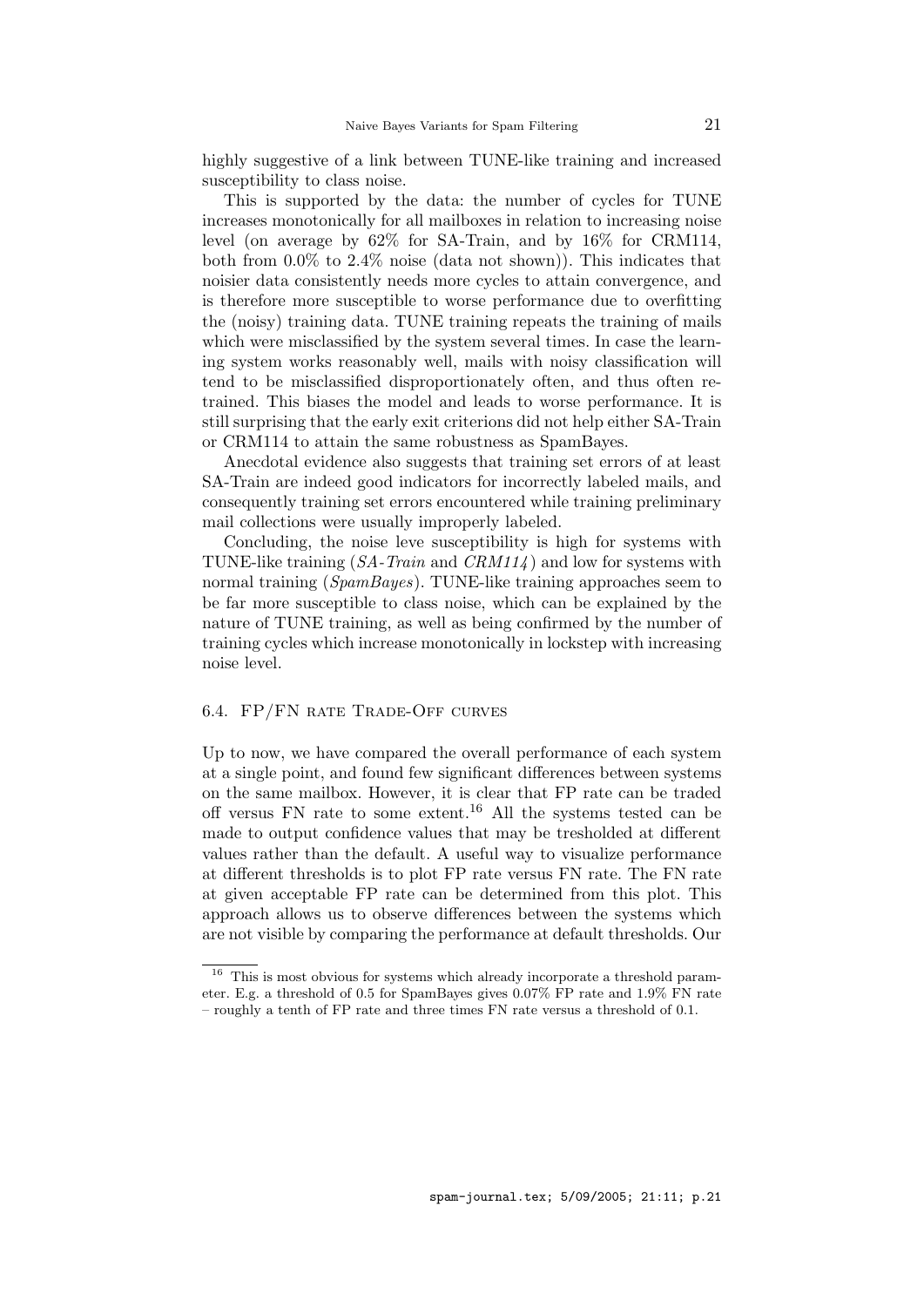hypothesis here was that, again, there would be no differences between the learning systems.

To obtain sufficient data for testing, we only show results for the pooled training sets (allTrain), obtained by storing the confidence for the classification of each test mail (only the first run of *allTrain*). Since we already know that the mailbox is a major factor in system performance, pooling the test data essentially abstracts from this factor and enables us to investigate results that are independent of specific mailboxes. We are aware that the variance of these single run estimates may be high, but there is no simple way to combine the estimates from different runs of *allTrain* as in each run different sets of mails are tested. A cross-validation is also not possible because of the 1:1 sampling approach which breaks the essential symmetry of CV. However, we believe that the large test set ensures that the differences observed here would also be apparent with a different random ordering of the input data. We will henceforth call this kind of visualization a FP/FN rate trade-off curve, or shortly trade-off curve.

Figure 5 shows the trade-off curve for the three tested systems. Each point on the curve corresponds to a FP (X axis) and FN (Y axis) rate that can be achieved by choosing a specific threshold. As can be seen, at the estimated human error rate of around 0.3-1% (Cormack, 2004) SA-Train, CRM114 and SpamBayes perform very similar. For smaller FP rates, SpamBayes and SA-Train perform similar while the FN rate for CRM114 increases significantly. FP rates of smaller than around  $10^{-4}$  are not achievable with SpamBayes since many mails have a score of exactly 0 which prevents further trade-off of FP against FN rate in this area.

(Cormack, 2004) found that different internal thresholds explains most of the differences between spam filtering systems. Contrary to his findings,we already observed very little differences at default thresholds in the previous sections, but the trade-off curve has enabled us to find a previously not noted difference: At one glance, we see that CRM114 is only competitive to the other two systems for a small range of thresholds including the default threshold of 0 for that learner. Our initial hypothesis – that we would again find no differences between systems – has been disproved. On the contrary, we found that one of the investigated extensions to Naive Bayes, CRM114, actually performs worse than its ancestor.

#### 6.4.1. Training procedures

The TUNE (Train-Until-No-Errors) training procedures we used up to now for SA-Train and CRM114 are rather costly. It remains to be investigated whether the same results could be obtained with less training.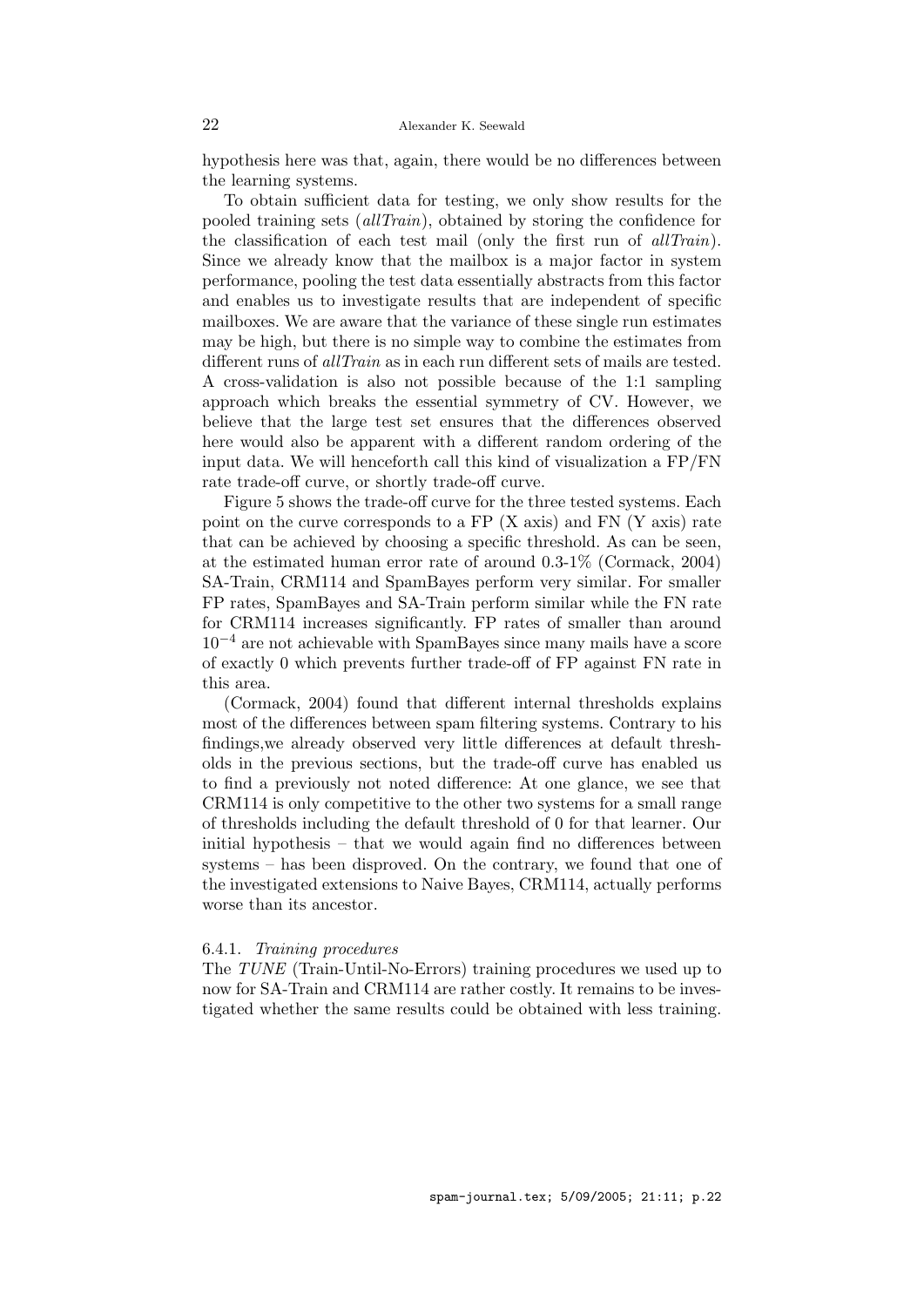

Figure 5. This figure shows a  $FP/FN$  rate trade-off curve for the three tested systems. SpamBayes returns many mails with confidence values of 1.0 and 0.0, and is therefore cut off on the left and right.

Also, in the light of higher noise-level susceptibility of TUNE training, we might end up with a faster *and* better model. So we investigated two ways to reduce the computational effort of TUNE as well as make it less susceptible to overfitting. Additionally, since our main motivation was to check whether the learners SA-Train and CRM114 have improved on SpamBayes, we needed to make sure that the similar results of the three systems were not due to the difference in training methodology.

TUNE training involves repeated training of training set errors until convergence. On simplification is therefore learning the training set errors only once which was already named Train-On-Error, or TOE. This is equivalent to a single cycle of TUNE. The order of the mails in the training set is arbitrary but fixed. TOE is somewhat related to incremental training of spam filters (where the mails would be in chronological order) and thus to a widespread method to train spamfilters incrementally. For SA-Train, the SVM weights need to be learned twice: at the beginning to get the full model in order to determine the training set errors, and after NB learning to get a weight vector for the final model. TOE alone should be around an order of magnitude faster as the maximum number of cycles for TUNE was set to 15.

The other was learning all mails and not only the training set errors, which we called *simple*. For SA-Train, the full training set was learned via NaiveBayes, and afterwards SMO was applied. In that case, the initial NB model was not needed as for all mailboxes more than 200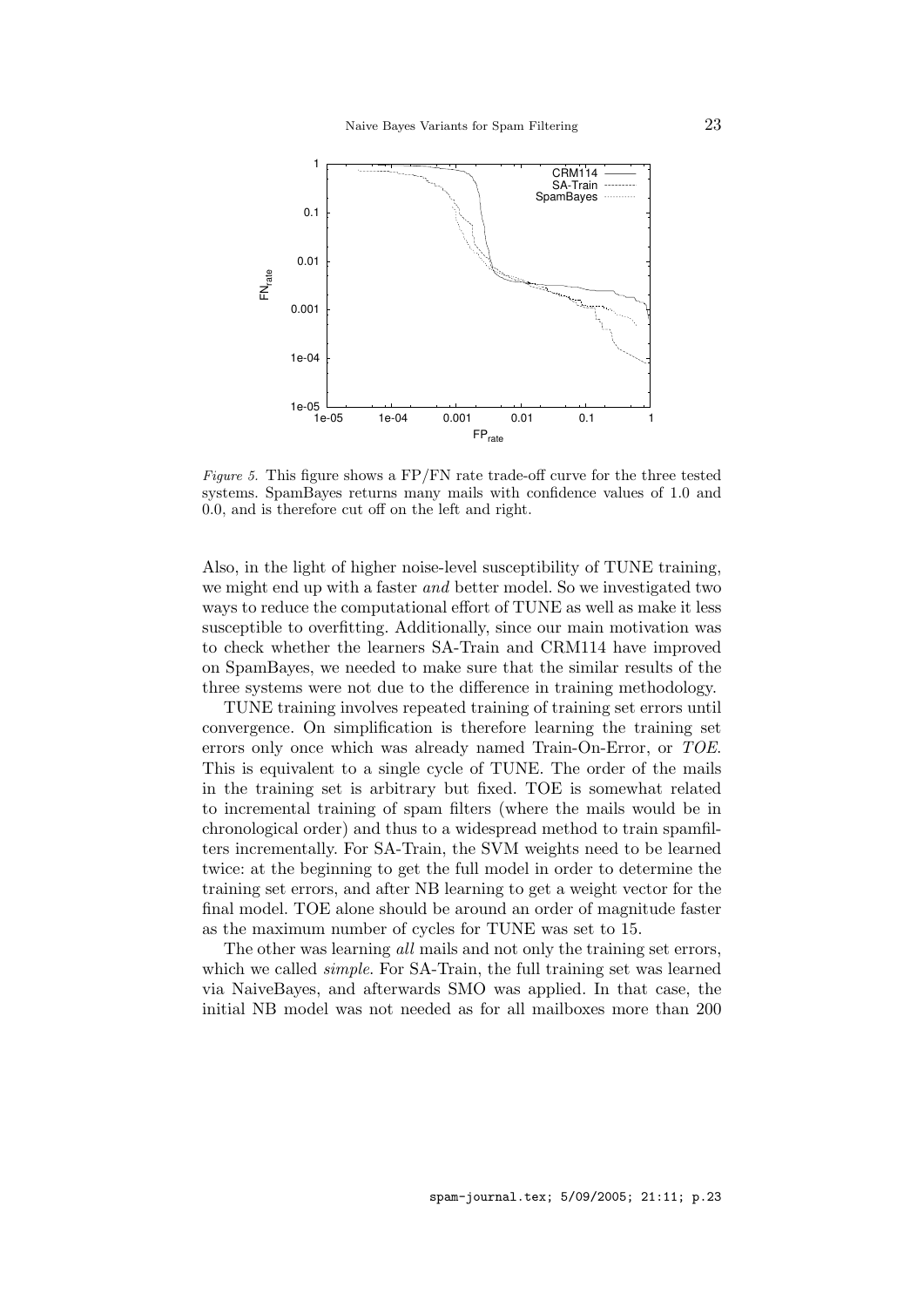

*Figure 6.* This figure shows a FP/FN rate trade-off curve for CRM114 (left) and SA-Train (right), for the three training methods TUNE, TOE and simple.

training mails were available. It should be noted that this simpler system was actually at least two orders of magnitude slower for CRM114, since in that case training is much more costly than testing, and TOE reduced the number of mails to be trained by two orders of magnitude. For SA-Train, simple was only slightly slower than TOE.

Figure 6 shows the influence of the training method on the tradeoff curve for CRM114 and SA-Train. As can be seen, the influence on CRM114 is large, with the curve almost steadily improving from simple to TOE to TUNE. Surprisingly, the effect on SA-Train is quite small (except for high FP rates greater than  $10\%$ ), so the *simple* training method seems to be sufficient for SA-Train.

Concluding, our results disprove the notion that SA-Train and CRM114 using simpler training methods would outperform SpamBayes, since in all cases the performance when trained with simpler methods did not improve significantly. The results also support (Yerazunis, 2004) finding that TUNE and TOE improve performance of CRM114. However, this is not the case for SA-Train so TUNE and TOE seem to be less useful as a general technique. In the light of higher noise-level susceptibility, care should be taken when applying the TUNE training procedure, and comparison to simpler training methods is essential.

# 7. Concept Drift

Up to now, we have mainly ignored concept drift, i.e. the fact that the true model generating ham and spam mails changes over time. We have argued that the mail collection ensures datasets with little concept drift (except mailbox  $#8$ ). We also note that the error for SpamBayes on the representative mailbox #8 (averaged over first two weeks:  $FP_{rate} = 0.532\%, FN_{rate} = 0.956\%$  is within the 99% confidence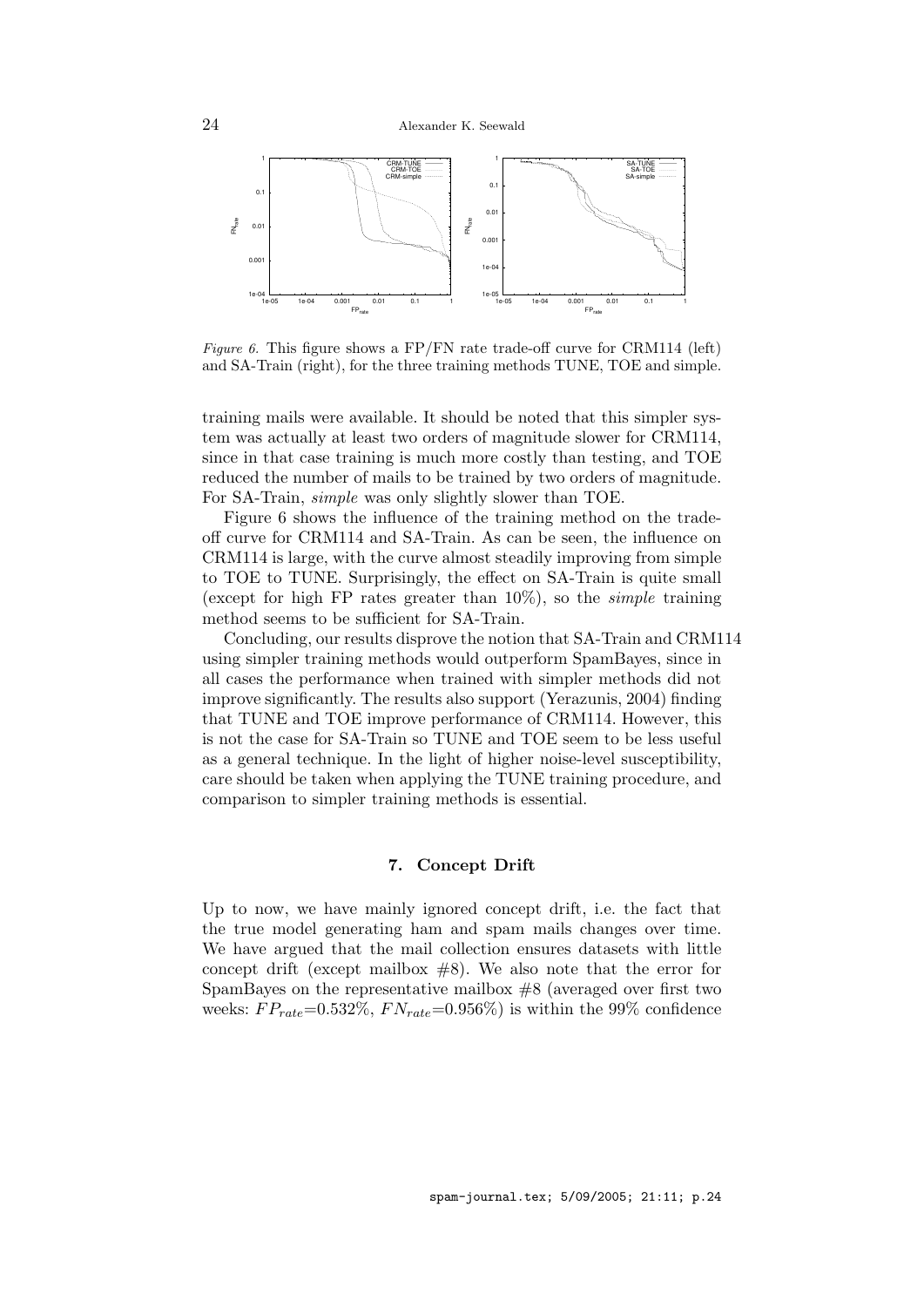interval of the earlier time-independent estimate (see Table 4, Avg.  $\pm$  $2*$ stDev). This is also the case for the FN rate of  $CRM114$  and SA-Train (both FP and FN rate), but not for the FP rate of CRM114 which is one order of magnitude lower versus mailbox  $#8$ . We may tentatively conclude that time-invariant error estimates from our mailboxes  $#1$ -#7 are usually valid on new mails – even from an unseen but related mailbox – for at least a limited time period.

Concept drift must be analyzed over longer timespans. E.g. in (Seewald, 2005) we found that performance estimates of current ready-touse systems are only valid with reasonably recent mails, and that the FN rate increases sharply for older mails – which reflects the major effort of the system's developers to account for current spam mails at the expense of historical spam mails.<sup>17</sup> The usual tendency for learning systems is just the opposite: Spam classification tends to get harder in time, once the model has been trained and remains fixed.

We used mailbox  $#8$  (see Table 2) for these experiments. While  $#8$ on its own is not large enough for training because it contains too few ham mails (only 1387 vs. 27163 mails for the full model), it is sufficient to test two aspects of our trained systems: One, we can determine how well the system generalizes to an unknown mailbox as no mails from the user corresponding to  $#8$  were used during training (except for the initial model of SA-Train). Two, we can determine how fast the trained systems deteriorate over time. Additionally, we can evaluate continuous learning approaches by simulating different ways to learn the incoming ham and spam mails in chronological order, and compute FP and FN rate for the continuous learning system as it evolves over time.

One disadvantage of this approach is that we have to check two different effects at once. However, as we already noted, the time ranges of spam and ham mails within each of our collected mailboxes are too different to be used for that purpose. Pooled mailboxes (allTrain) cannot be used, since the earliest ham mails from the pooled mailbox would come mainly from a single user. An additional complication is the 1:1 sampling, which would force us to split ham and spam mails each into a different number of folds. This complicates training, testing and combining the results. We also note that our intention was to create a trained model that generalizes well to unknown users, and therefore the more challenging analysis of two meshed effects is in our interest.

#8 is both temporally separated as well as collected from a different user as  $\#1-\#7$ . Each learning systems was trained on mailboxes  $\#1$ 

<sup>&</sup>lt;sup>17</sup> This effort can also be seen in the enormous bandwidth requirements: for Symantec BrightMail, about 700 megabytes of updates were received weekly during our three-week experiments in (Seewald, 2005)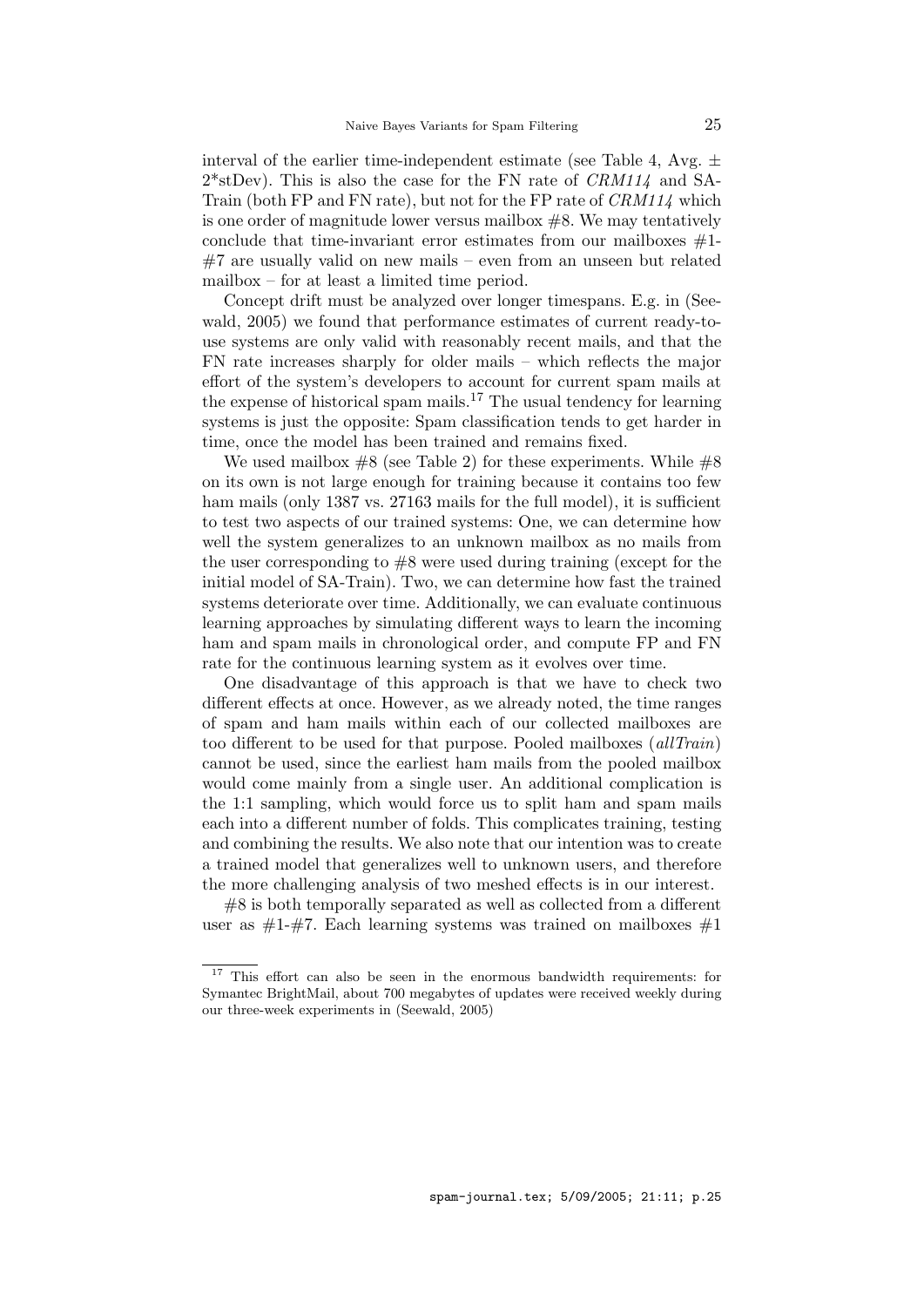

Figure 7. This figure shows FP and FN rates (left:  $FP_{rate}$ , right:  $FN_{rate}$ ) on mailbox  $#8$ . Week numbers are measured from the start of  $#8$ , only full weeks are shown (i.e. the last partial week was removed)

to  $#7$  except the ham mails from  $#1$  which were removed to obtain a  $SH_{ratio}=0.87$  and thus reasonably near 1.

## 7.1. Deterioration over time

Here we focus on the deterioration of FP and FN rate over time for each learned model. This is an important property of learned spamfiltering systems, as it determines the effort that is needed for batch or continous retraining to sustain a desired level of filtering performance indefinitely.

While we could not find any advantage for the more complex learners until now, it could be that SA-Train and/or CRM114 offer more stable performance over time and thus deteriorate less even though the absolute performance and trade-off curves are remarkably similar to a large extent.

## 7.1.1. Weekly FP/FN rate

Deterioration can be measured by weekly FP/FN rate, but also by comparing the FP/FN rate trade-off curve from the first half and the second half of the timespan corresponding to #8. We will compute and contrast both measures as well as comparing them to the FP/FN rate trade-off curves from allTrain evaluation.

Figure 7 shows the FP and FN rates over time for each model. The FP rate shows no degradation, but fluctuates quite strongly. By FP rate, SA-Train is best, followed by SpamBayes and CRM114. As can be seen, SpamBayes shows the smallest FN rate degradation over time. This indicates that SpamBayes has learned a model of spam which degrades very slowly. SA-Train performs very well in FP rate and quite good in FN rate initially, but the latter degrades rapidly. Retraining at around week 14 would clearly be necessary here. CRM114 performs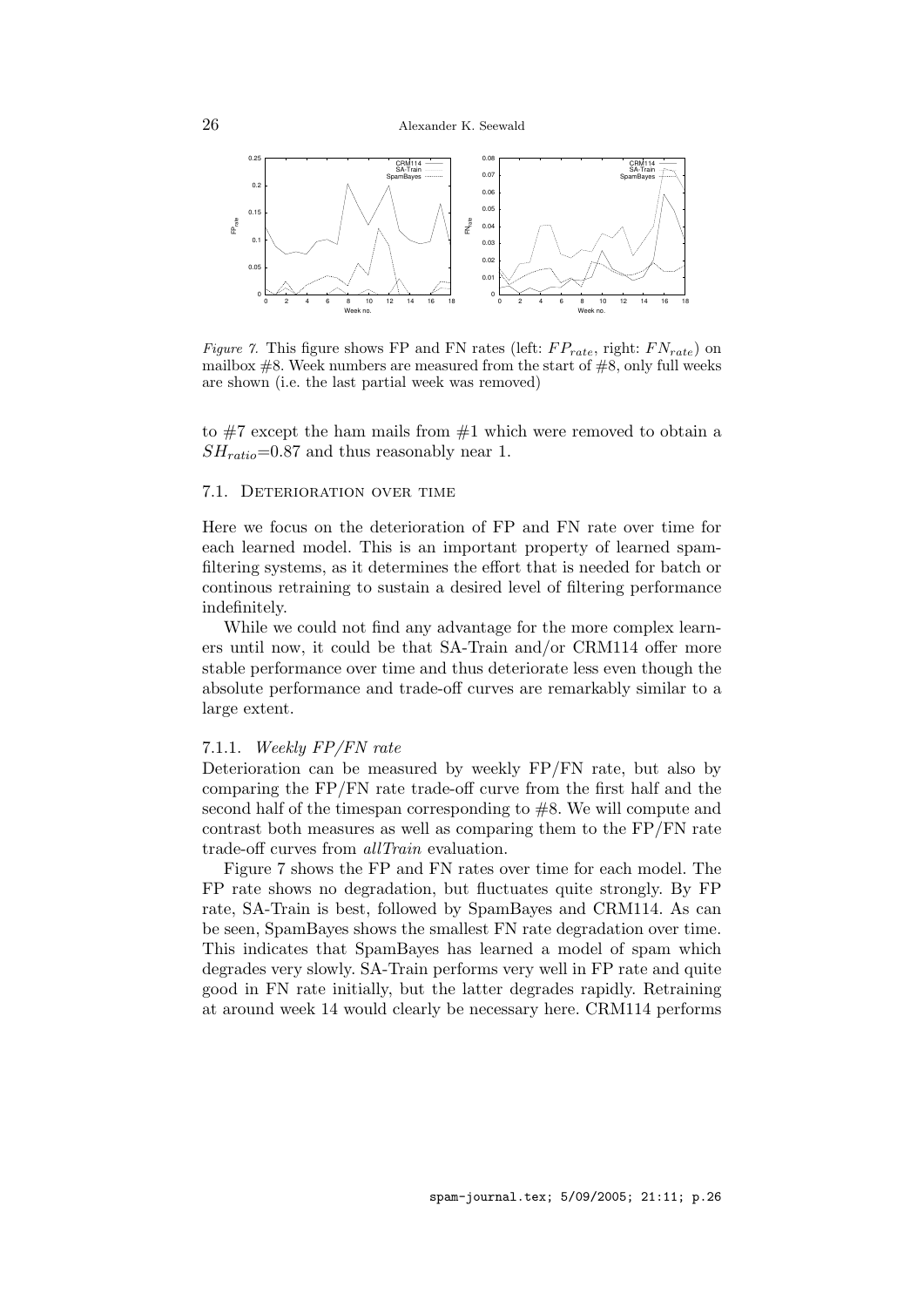badly in FP rate but does not degrade, and its FN rate starts low but degrades faster than the one by SA-Train. This hints that the default treshold might not be appropriate at least for CRM114, so we continued the analysis with trade-off curves.

### 7.1.2. FP/FN rate trade-off curves

We computed the curves over the first ten weeks, and over the remaining nine weeks. Additionally, we added the curves from Section 6.4 to allow a comparison to the earlier time-independent estimate. Note that we would expect the new estimates to perform worse, as no mails from the user corresponding to #8 were part of the training set (except for SA-Train, where a small set of earlier mails from the same user as #8 were used for the initial Naive Bayes model). This is the cost of generalizing to previously unseen mailboxes.

Figure 8 shows the trade-off curves for our three learning systems. The good agreement between the *allTrain* curve and the curves estimated from #8 for SA-Train is most likely due to the initial Naive Bayes model of SA-Train which was partially based on user #8's mails. For the other models, the agreement is less good. For all systems but SpamBayes, the curve over weeks 10-18 performs worse than the one from weeks 0-9 which is to be expected if the techniques used by spammers succeed in defeating spam filter systems. Most surprising is that for SpamBayes, additionally to showing little effect of time on the FN rate, the FP/FN rate trade-off curve actually improves over time, hinting that the learned model is exceptionally resistant to changes in spam mail distribution. Since SpamBayes is also the simplest system we have tested, this is strongly suggestive of overfitting in the two other systems. We note that both for SA-Train and SpamBayes, the curve estimated on the time-dependent data is shaped differently than the one from *allTrain*: when we compare the area between 0.001 and 0.1  $FP_{rate}$ , it is convex rather than concave. For CRM114, the same curve appears but is shifted along the FP rate axis which corresponds to a geometric increase in FP rate that is also observed in the timedependent estimate of classification performance (see Section 7., first paragraph).

#### 7.1.3. Training procedures

As would be expected from the results in section 6.4.1, the training procedure has little influence on SA-Train, and the simplest training methodology already works reasonably well. However, the trade-off curve of training methodology *simple*, which is the only one that does not depend on the initial Naive Bayes model which contains earlier mails from the same user as  $#8$ , is noticeably worse, which confirms our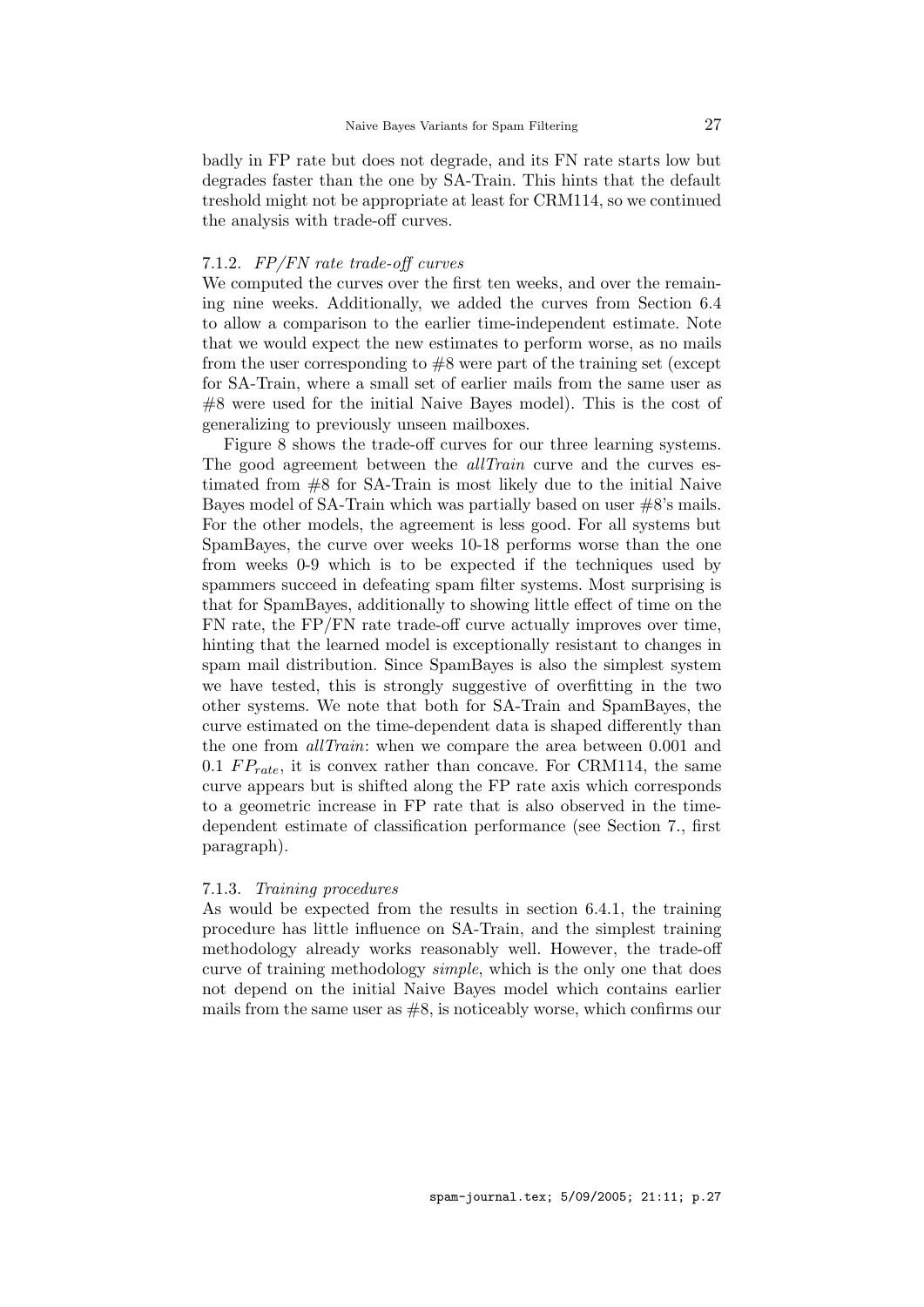

Figure 8. This figure shows FP/FN rate trade-off curves for SA-Train, CRM114 and SpamBayes. The allTrain curves are from section 6.4; the two others curves are taken from weeks 0-9 resp. 10-18 of #8.

earlier suspicion that SA-Train's good agreement is due to this fact. The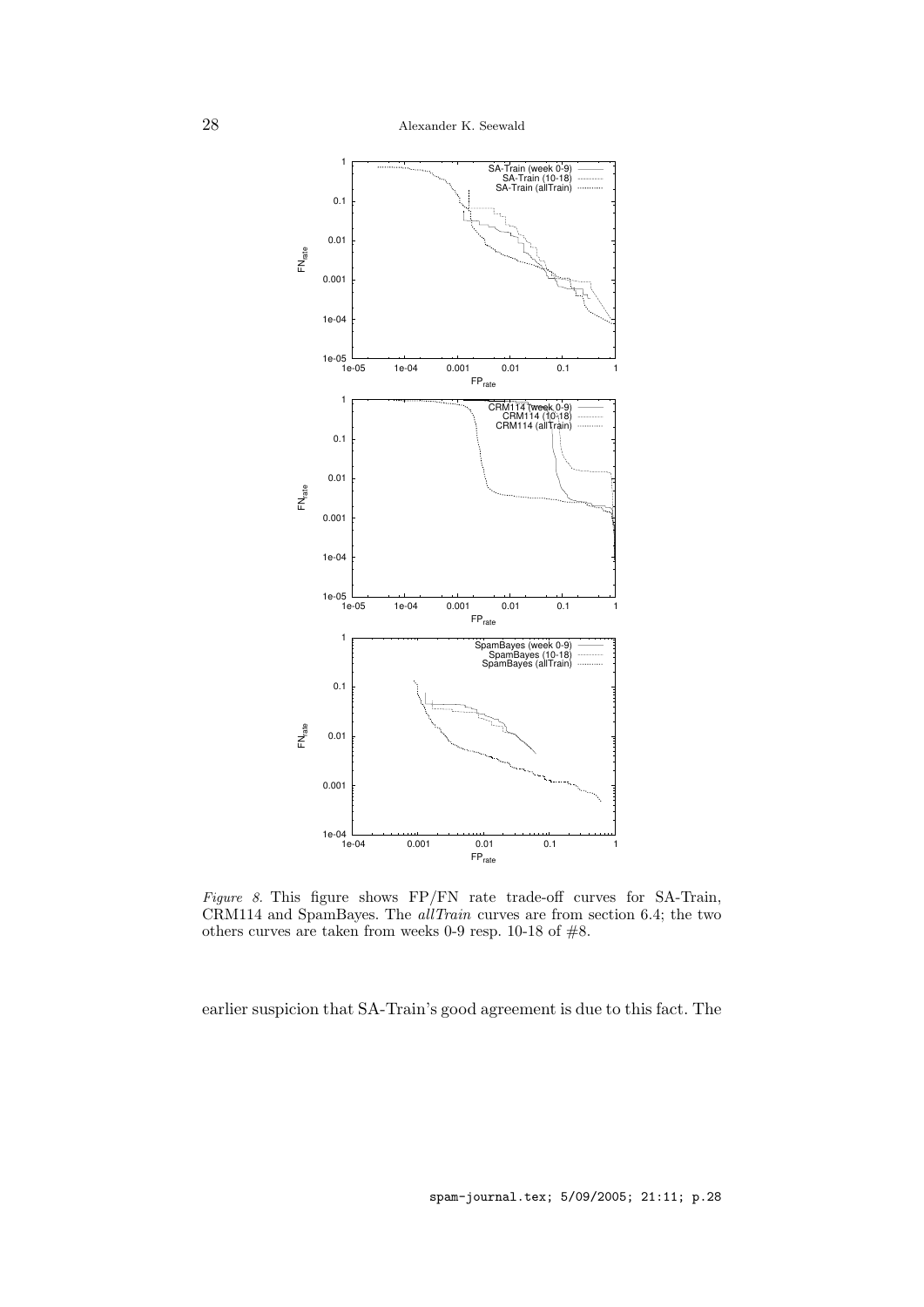other curves are very similar over the different training methodologies. This confirms that training methodology has less influence on SA-Train.

For CRM114, the shape of the FP/FN rate trade-off curves for the three training methodologies are similar to those curves computed via allTrain, provided we again abstract from the worse performance (i.e. the shift along the FP rate axis). The classification performance at the default threshold for training procedures  $TUNE$  and  $TOE$  is again similar, but *simple* yields a FN rate rate in excess of  $80\%$  and a very low FP rate rate. This indicates that the default threshold may be inappropriate in that case, or that for CRM114-simple, the training data needs to be very near a  $SH_{ratio}$  of 1 (the  $SH_{ratio}$  for the training data in this subsection was 0.87). Data is this section is not shown.

# 7.1.4. Conclusion

Concluding, the results of time-independent evaluation still apply to time-dependent evaluation for at least an initial time period. The tradeoff curves are shaped differently (convex vs. concave), which is not due to the expected deterioration in applying the model to an unknown user. For SA-Train, the initial model included mails from the user of #8, and the curve was correspondingly more similar but still convex in the middle third of the X axis. We speculate that the concept drift is shifting the curve towards higher convexity in time rather than shifting it, but our data is insufficient to show this clearly. CRM114 appears to react differently: it shows a clear horizontal shift for *allTrain* to mailbox #8 (i.e. evaluation on an unseen user's mailbox), and a vertical shift for the first nine weeks to the last ten weeks. In each case, SpamBayes – rather than the more complex systems – deteriorates less over time. Thus, again we find no advantage in using the more complex systems.

# 7.2. Continuous (incremental) training

As an encore we tested several continuous training methodologies. Since both SA-Train and CRM114 fail to improve on SpamBayes, we only tested how the SpamBayes learning model can be incrementally updated. This is an alternative to retraining every few months, i.e. the batch-style training which has been used throughout this paper. While batch-style training combined with our approach to mail collection is very useful to create an initial model, incremental learning is useful to make spam filtering updates more timely and less costly. Instead of batch-training a new model every few months, continuous learning trains misclassified mails incrementally as they appear. This is reminiscent of TOE training, and also a common approach to train spam filters incrementally.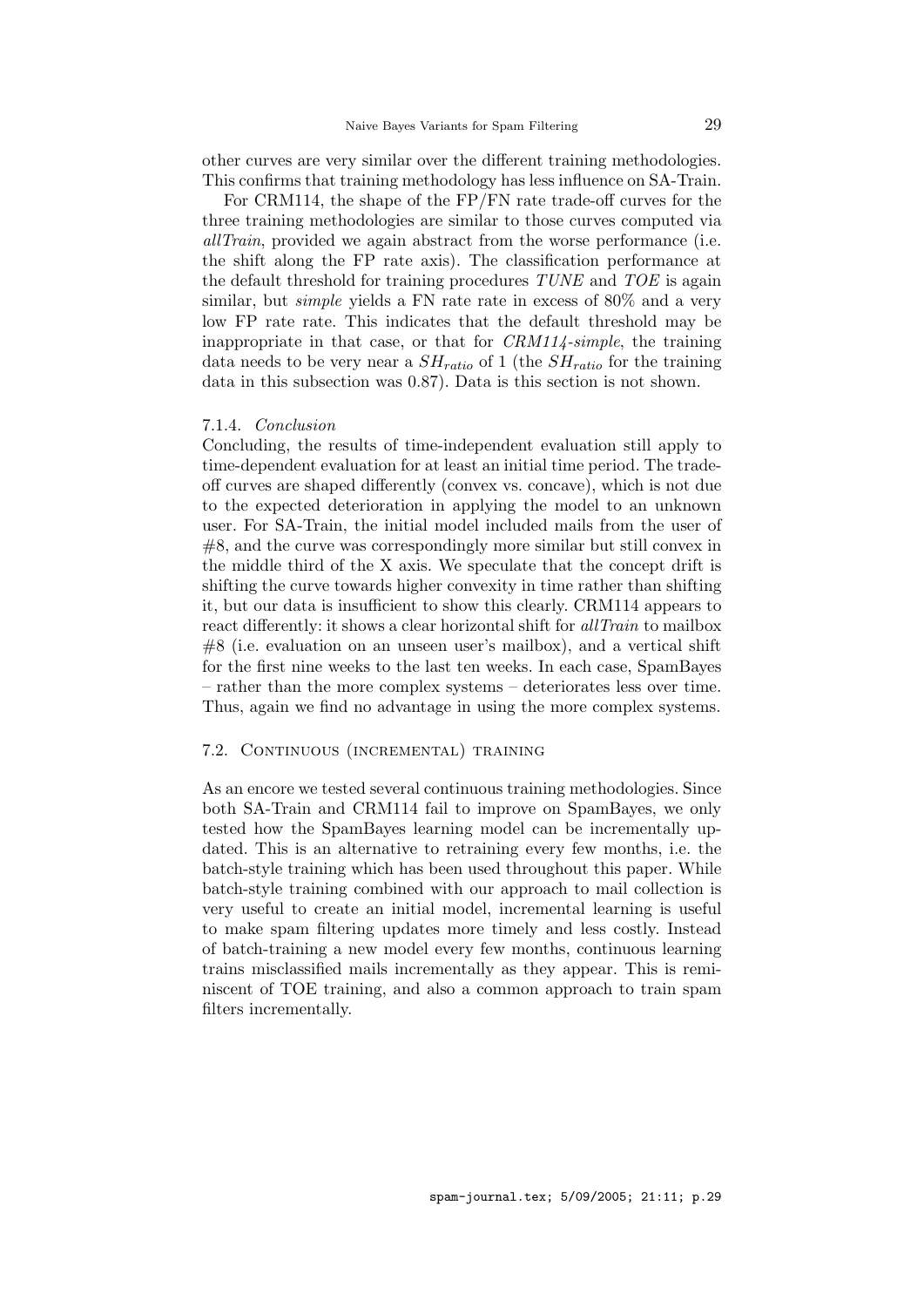We have chosen to evaluate only the best tested system, SpamBayes. on independent test data from mailbox #8. As can be seen from Table 2, #8 is both temporally separated as well as collected from a different user as  $\#1-\#7$ . SpamBayes was initially trained on mailboxes #1 to #7 except the ham mails from #1 which were removed to obtain a  $SH_{ratio}$  close to 1. An evaluation of the two other systems was deemed to be unnecessary: SA-Train is expected to perform very similar to SpamBayes, and CRM114 is not expected to perform better than SpamBayes either and is furthermore only competitive for a small range of thresholds. The worse shape of the trade-off curve combined with the much worse FP rate performance makes it an unsuitable candidate.

This focus on a single system allows us to investigate continuous learning in detail: Complementing the batch-style training and test which we have used up until now, we shall now compare several variants of Train-On-Error to see whether such a continuous training approach biases FP and/or FN rate. We will investigate three such settings.

- $AlwaysTOE$  trains each FP and FN error instantly after the misclassification appears. This is optimal from point-of-view of the learner, but is rather costly since all mails classified as spam have to be checked instantly, which makes the spam-filter useless.
- NoHamTOE trains only the FN errors. This reflects the behaviour of users which do not look through their spam folder at all and so miss all false positives – a common behaviour for users of spam filtering systems, and also a desirable behaviour from an application point of view since it does not involve continuously checking the spam filter.
- None does not train any errors at all. This is even more desirable than *NoHamTOE*, but may work only for a limited period.

In all three cases, the mails from  $#8$  are presented in the order in which they were initially received. The FP and FN rates are averaged over full weeks to prevent artefacts due to weekday-dependencies. We will focus on the changes in FP and FN rate due to these different continuous learning settings to see what effect they have in practice.

Figure 9 shows the results. As would be expected, AlwaysTOE has the lowest FN and FP rate overall. However, even None manages to keep a FN rate of smaller than 2% over the full 18 weeks while the FP rate fluctuates wildly around the average of 2%. Note that  $NoHamTOE$ has only a small influence on the FP rate which is over most stretches exactly the same as for None while it improves the FN rate almost as much as  $AlwaysTOE$ , so it seems that  $NoHamTOE$  combines the best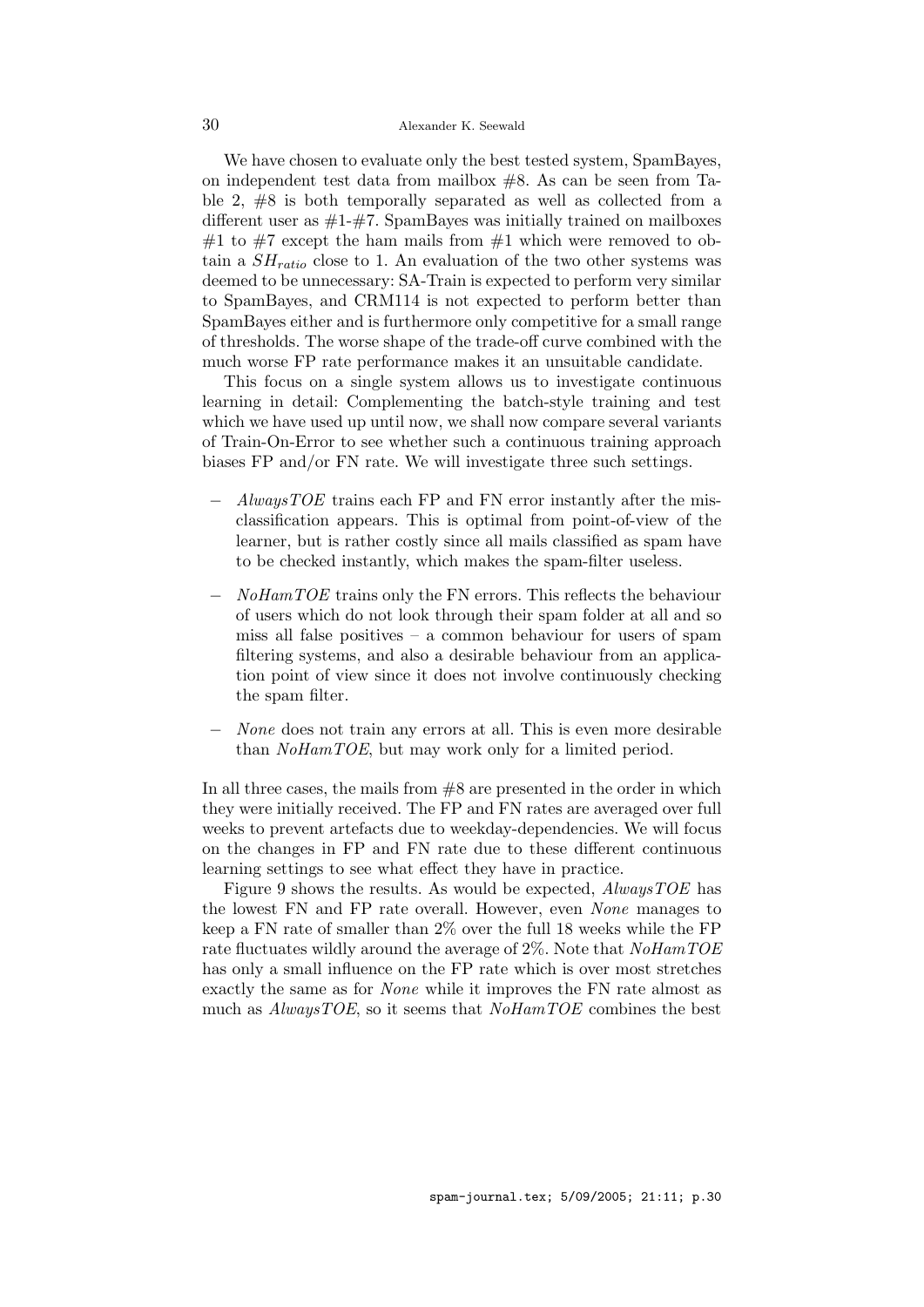

*Figure 9.* This figure shows FP rate (left) and FN rate (right) for mailbox  $\#8$ . averaged over each week, for the three continuous training settings.



Figure 10. This figure shows FP rate (left) and FN rate (right) for mailbox  $#8$ , averaged over each week, for the three continuous training settings, and a threshold of 0.5 for SpamBayes.

of both approaches. The high FP rate is rather unsatisfactory, and so we repeated the experiment with a threshold of 0.5 for SpamBayes – a reasonable setting for a training file with approximately equal numbers of ham and spam mails – which strongly reduces FP rate at the cost of FN rate.

Figure 10 shows the results. Now, all three continuous training settings have exactly the same FP rate. Note that only two ham mails were misclassified in week 9 by all systems, so over the time period there seems to be no deterioration of ham error – with or without training, and even when training only spam errors, of which there are a few hundred. This is an excellent result.

The FN rate, however, deteriorates fast for the None model, but stays about constant at around 2-3% for AlwaysTOE. NoHamTOE almost exactly matches AlwaysTOE and thus overlaps in the figure. In short,  $NoHamTOE$  seems to be the best continuous training setting – if the learner has been initialized and tested to achieve a sufficiently small FP rate. A high FP rate (as in the previous example with thresh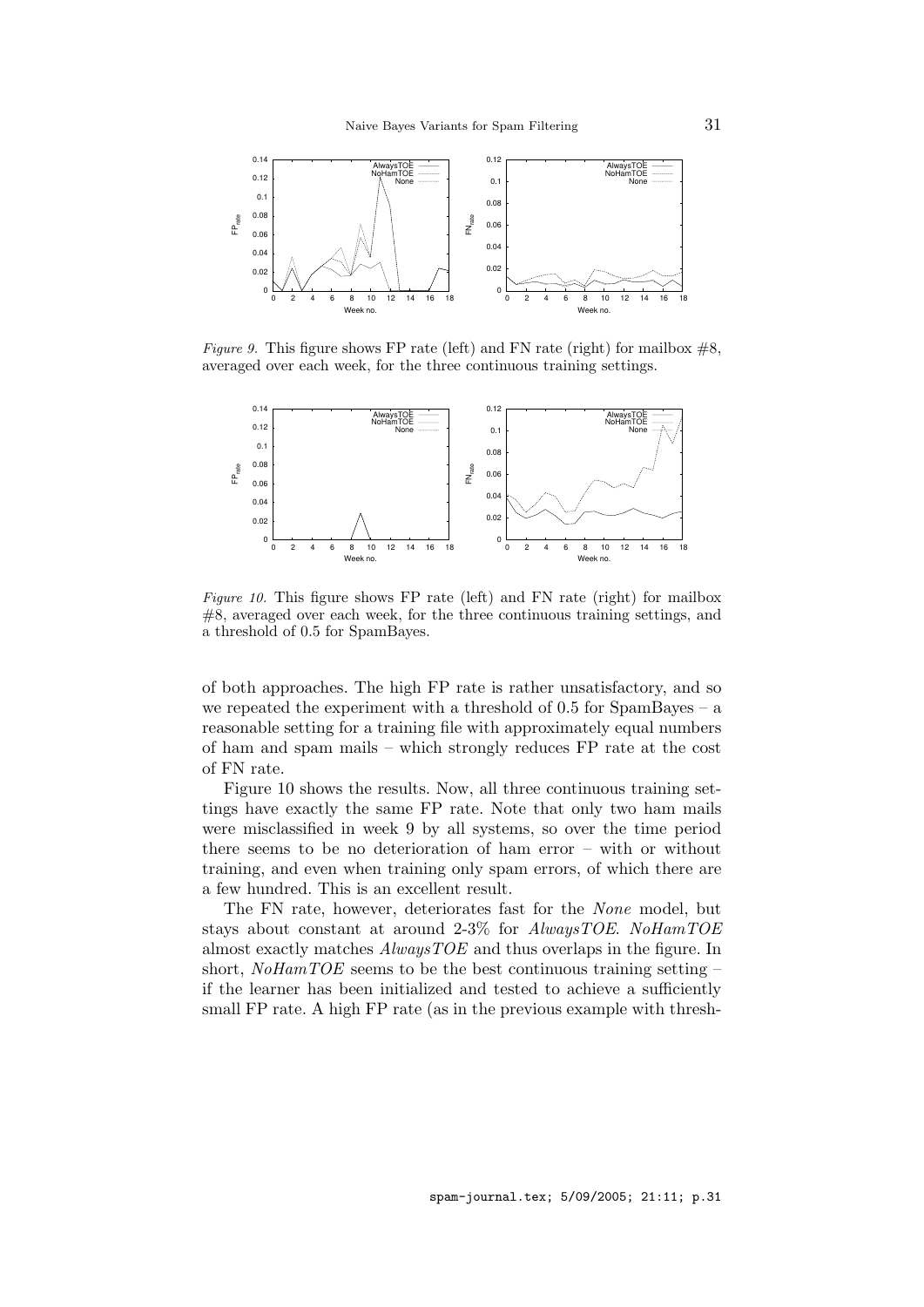old=0.1) will deteriorate much faster and necessitates looking at each predicted spam mail. We still propose utilizing other approaches to estimate FP rate regularily to prevent an deterioration over longer periods, but sampling every 2-4 months should suffice.

# 8. Related Research

(Cormack, 2004) presents a comprehensive study on eight months of personal mail. Their evaluation is concerned with sequential training efforts where we are interested in determining performance on larger corpora. Concerning evaluation measures, their ham misclassification fraction  $hm$  is equivalent to our  $FP_{rate}$ , and their spam misclassification fraction sm is equivalent to our  $FN_{rate}$ . They report a final human error rate for FPs of 0.45% and for FNs of 0.64% which is based on a sample of around 50,000 mails.

(Meyer & Whateley, 2004) present the SpamBayes system. They note that a  $SH_{ratio}$  of 1 works best, which is what we found as well, and that incremental training takes much longer to converge than batchstyle training. They also note that ham and spam collections should overlap in time as the system would otherwise be inclined to distinguish them by the year token in the Date: header which would yield very bad results on unseen data.

(Yerazunis, 2004) proposes TUNE and TOE-style learning approaches, and reports results for several types of learning spamfilters (including CRM114) on publicly available mail collections. His results are hampered by the non-representative nature of the public collections, which may explain that we cannot replicate his finding on the superiority of TUNE+CRM114 here. However, he also notes that training spam filters for several users via pooled mailboxes may work quite well, which we also found. He also proposes some behaviour-based features for filtering spam.

(Sakkis et al., 2001) reports that a scheme for combining classifiers known as stacked generalization improves the performance of spam categorizers. While the use of ensembles is similar in spirit to SpamAssassin, their ensemble is a set of classifiers trained on bag-of-word representations of mails while SA's ensemble (human-created rules and a Naive Bayes model) is expected to be more diverse than their ensemble which differs only in the choice of learning algorithms at the base level. Diversity is one of the key elements for successful ensemble learning. However, the SA-Train ensemble is not able to improve on a simple Naive Bayes learner in a setting somewhat similar to stacked generalization.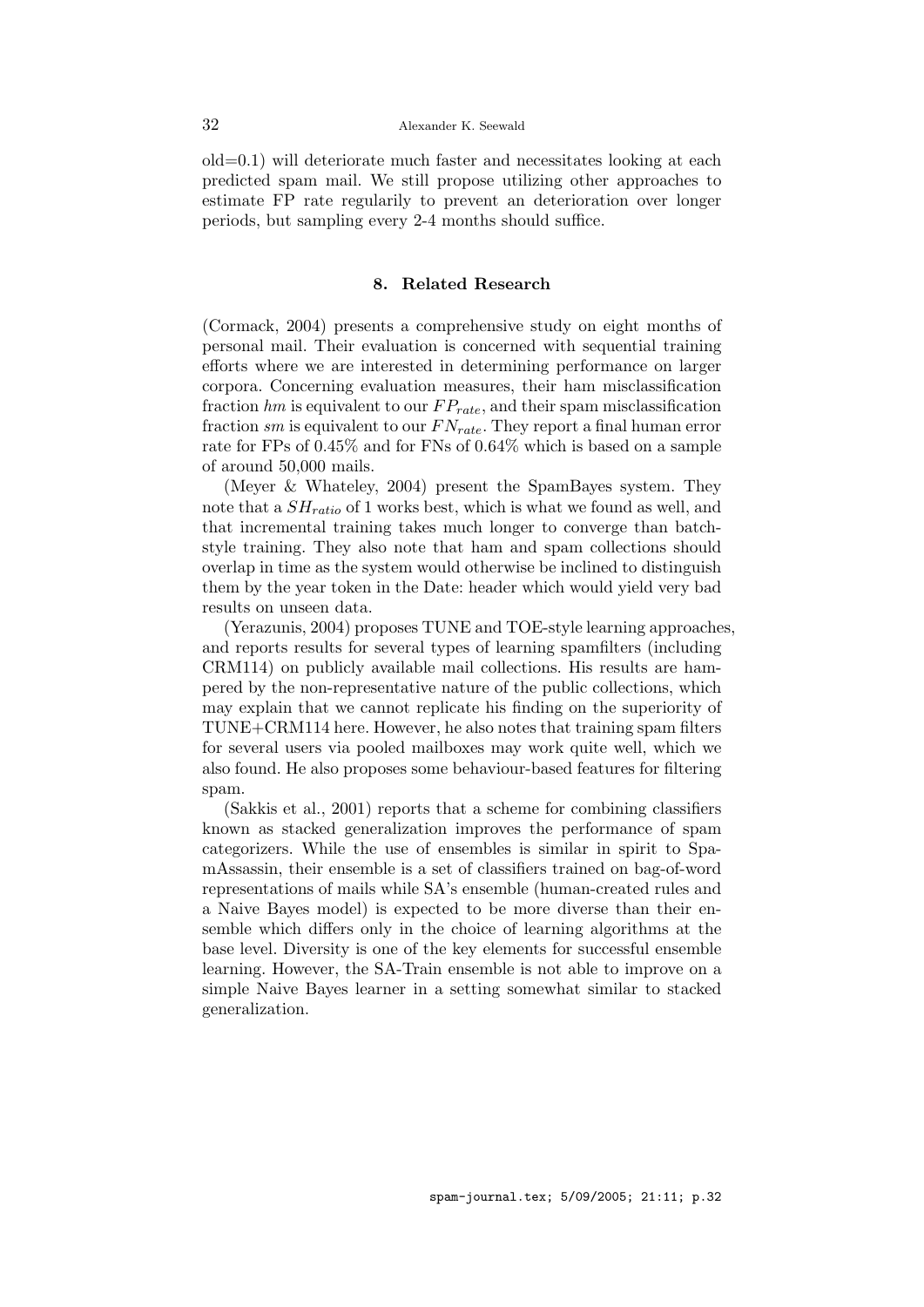Our results disagree with (Androutsopoulos et al., 2000) who found that current spam filters are not suitable for deleting messaged classified as spam. Assuming a human error rate of 0.45% FP rate and 0.64% FN rate (Cormack, 2004), at least one of the three systems tested here perform comparably. Since minimizing FPs is more important to most users, clearly almost all of the tested systems are acceptable with properly set treshold. They used Total Cost Ratio with a simple cost of 1000 for all false negative errors while we reported FP and FN rate separately, and also showed the trade-off curve between FP and FN rate in a different form.

(Sergeant, 2003) has described an approach to use Genetic Algorithm techniques to optimize rule scores within SpamAssassin. Their approach differs from ours in that they ignore the Naive Bayes model. For SpamAssassin 3.0.2., the developers have switched to a perceptron for determining useful default settings for rule scores, so they are only a small step away from a linear support vector machine – arguably the best algorithm for learning a linear discriminant model in a classification setting.

(Hidalgo, 2000) reports a comparative evaluation of several machine learning algorithms on the text of messages and also a set of 9 heuristics. The reported improvement due to the use of heuristics is modest. Our approach SA-Train uses 900+ heuristics from SpamAssassin but also fails to improve on a simpler Naive Bayes learning system.

## 9. Conclusion

We have evaluated two extensions of Naive Bayes learning (SA-Train, CRM114) as well as a simple Naive Bayes learner (SpamBayes), on a set of around 65,000 ham and spam mails collected from seven users, plus a set of ham and spam mails from an eighth user. We draw the following conclusions from our experiments. Conclusions 1-3 are of a practical nature. They indicate what we have learned concerning how to train well-performing spam filters with minimal effort. Conclusions 4-6 are concerned with vulnerabilities of TUNE training (due to (Yerazunis, 2004)). Conclusion 7 states specific weaknesses of SA-Train and CRM114, and Conclusion 8 states specific weaknesses of CRM114 which we have found during our investigations.

1. Our approach to mailbox collection – combining a set of recent spam mails with historical ham mails – allows fast creation of large mailboxes for spam filter training. These seem to contain very little concept drift and are very useful for training any learning spamfilter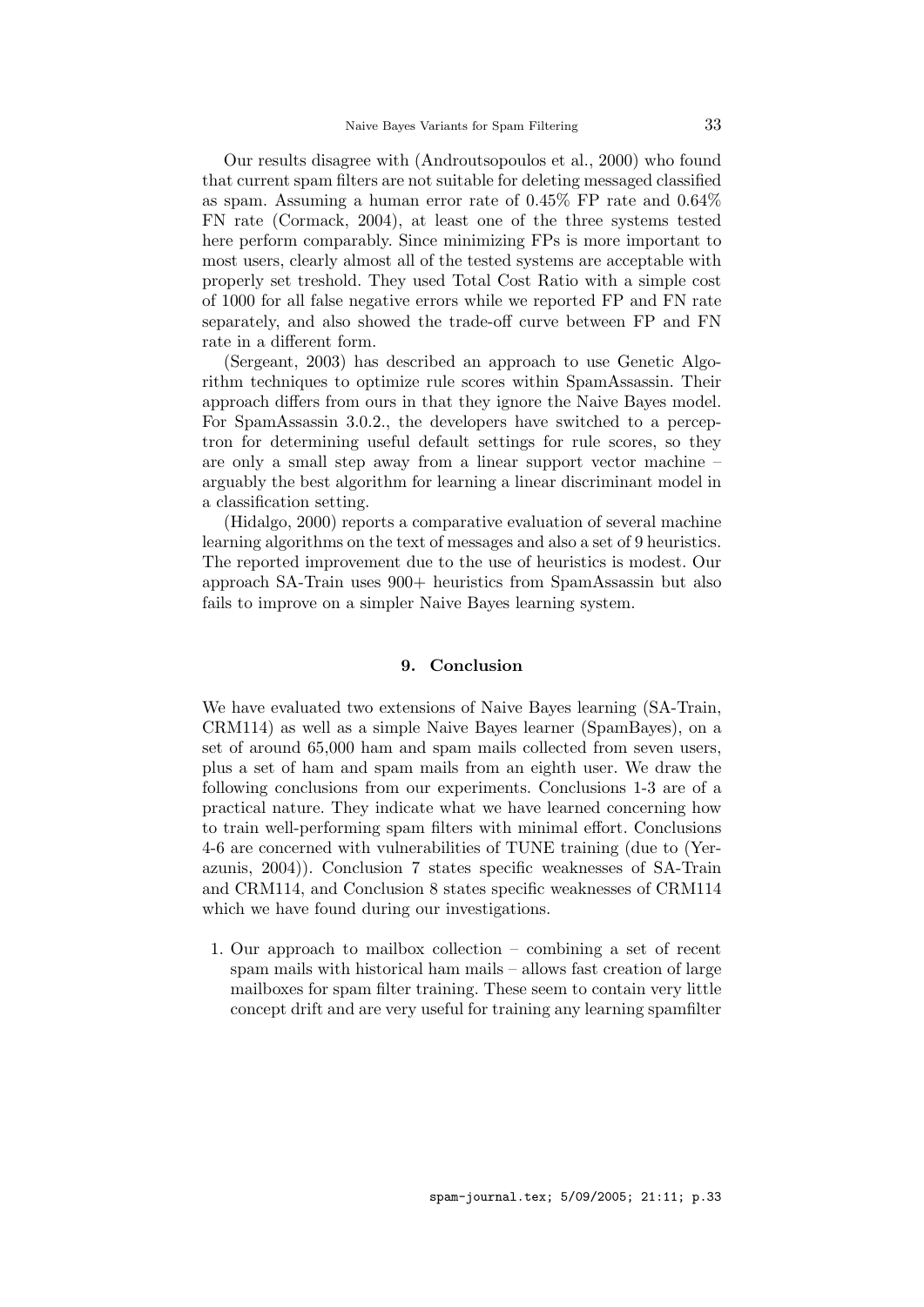among those investigated with small differences in performance (at default thresholds) and the trained models are stable over several months. By Ockham's Razor, the simplest system, SpamBayes, should be preferred.

- 2. For high ratios of spam to ham mails, representative mailboxes will have a very biased class distribution. Our approach of 1:1 sampling has proven to yield very good spam filters even when the true class distribution is very biased (e.g. 1:16.4 was observed by the author for #8). Our approach to mail collection (see above) allows control over training set  $SH_{ratio}$  and a value of 1 should therefore be aimed for.
- 3. Pooling multiple mailboxes for training reduces the variance of estimates and does not reduce performance significantly. In some cases, the performance of the combined system is even better than that of a model trained for a specific user. The generalization to unknown users may also be improved through higher diversity of the training data.
- 4. The TUNE training approach works well on CRM114 for which it was developed and improves classification performance as well as the shape of the FP/FN curve.
- 5. For SA-Train, TUNE training was found to have only marginal influence on classification performance and the shape of the FP/FN curve while strongly increasing runtime. Thus, TUNE should not be expected to generally improve performance.
- 6. TUNE training for both CRM114 and SA-Train increases the susceptibility to class noise in training data, which is to be expected as TUNE trains each erroneously classified mail repeatedly. Spam-Bayes, which does not use TUNE training, shows no such degradation. The better performance of CRM114, and the similar performance of SA-Train, is thus offset by the higher error rates in the presence of noise. This pattern is apparent on almost all mailboxes.
- 7. Both SA-Train and CRM114 show a marked deterioration in spam error rate over time. SpamBayes does not. In this case, the TUNE training procedure is not responsible for the worse performance of SA-Train and CRM114. We suspect that the higher number of parameters available to both systems leads to overfitting and thus to a less stable model which is compromised faster. The deterioration of SpamBayes may only be clearly apparent over a longer period than the 18 weeks which we have studied.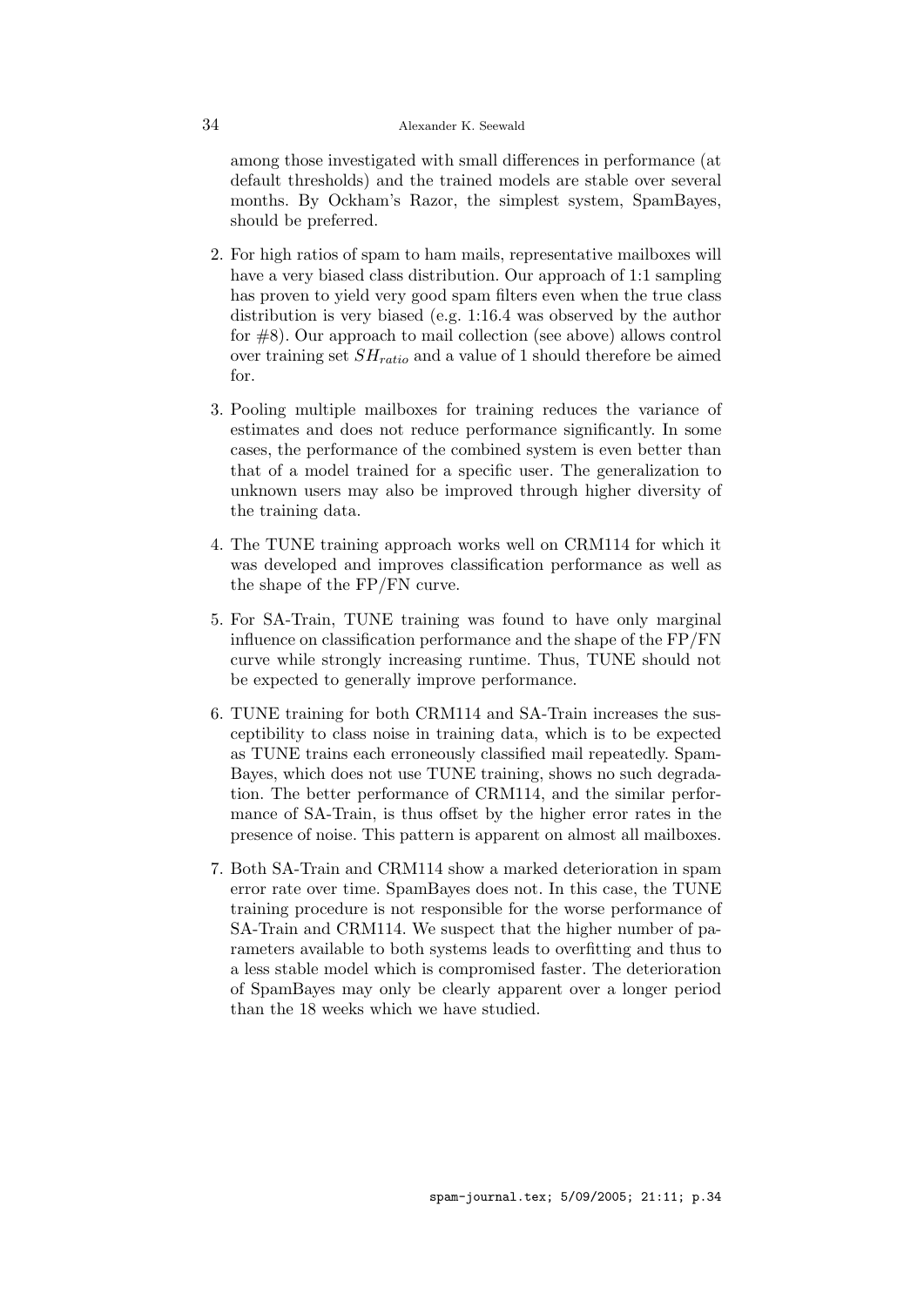8. When comparing classification performance, all three tested systems perform equally well (after normalization of SpamBayes – before normalization SpamBayes performs uniformly better in FP rate and uniformly worse in FN rate). However, a look at the performance dependence on the threshold level shows that CRM114 is only competitive to SA-Train for a small range of thresholds which include the default one. The SpamBayes curve is similar to the SA-Train curve but is cut off at a FP rate of  $10^{-4}$ . All these observations are also valid when SA-Train is trained in a more simple way similar to SpamBayes (i.e. without TUNE or TOE).

Overall, the addition of background knowledge to a Naive Bayes learner, SA-Train, as well as the extended description language of CRM114, has failed to improve Naive Bayes learning significantly, even with refined training methods such as TUNE and TOE. Rather, the perceived similarity to the Naive Bayes learner SpamBayes is highly suggestive and indicates that the NB learner is responsible for almost all of the classification performance of SA-Train. For CRM114, the extended description language (phrases instead of words) has had negative impact on performance for a large range of thresholds. The much higher deterioration over time of both systems vs. SpamBayes may be due to overfitting, since a much higher number of parameters need to be fitted from the same data (both the NB model's probabilities and the rule scores; resp. probabilities for all phrases up to a certain length rather than words).

The similarity between the three tested systems, taken together with the findings of (Cormack, 2004) who found very similar performance on a larger set of spam filtering systems, indicate that content-based approach may well have reached a ceiling. More complex approaches fare worse than simple approaches in noise-level susceptibility and deterioration over time while their performance in a time-independent evaluation is remarkably similar. Even commercial systems that process several million EMails per month such as Symantec BrightMail do not offer a better performance (Seewald, 2005).

Additional improvement may be expected from other sources of information apart from content, e.g. behaviour-based filtering approaches which take the behaviour of the sending mail server into account. Combining these and other information sources into a single learning system might improve the filtering performance beyond the current ceiling.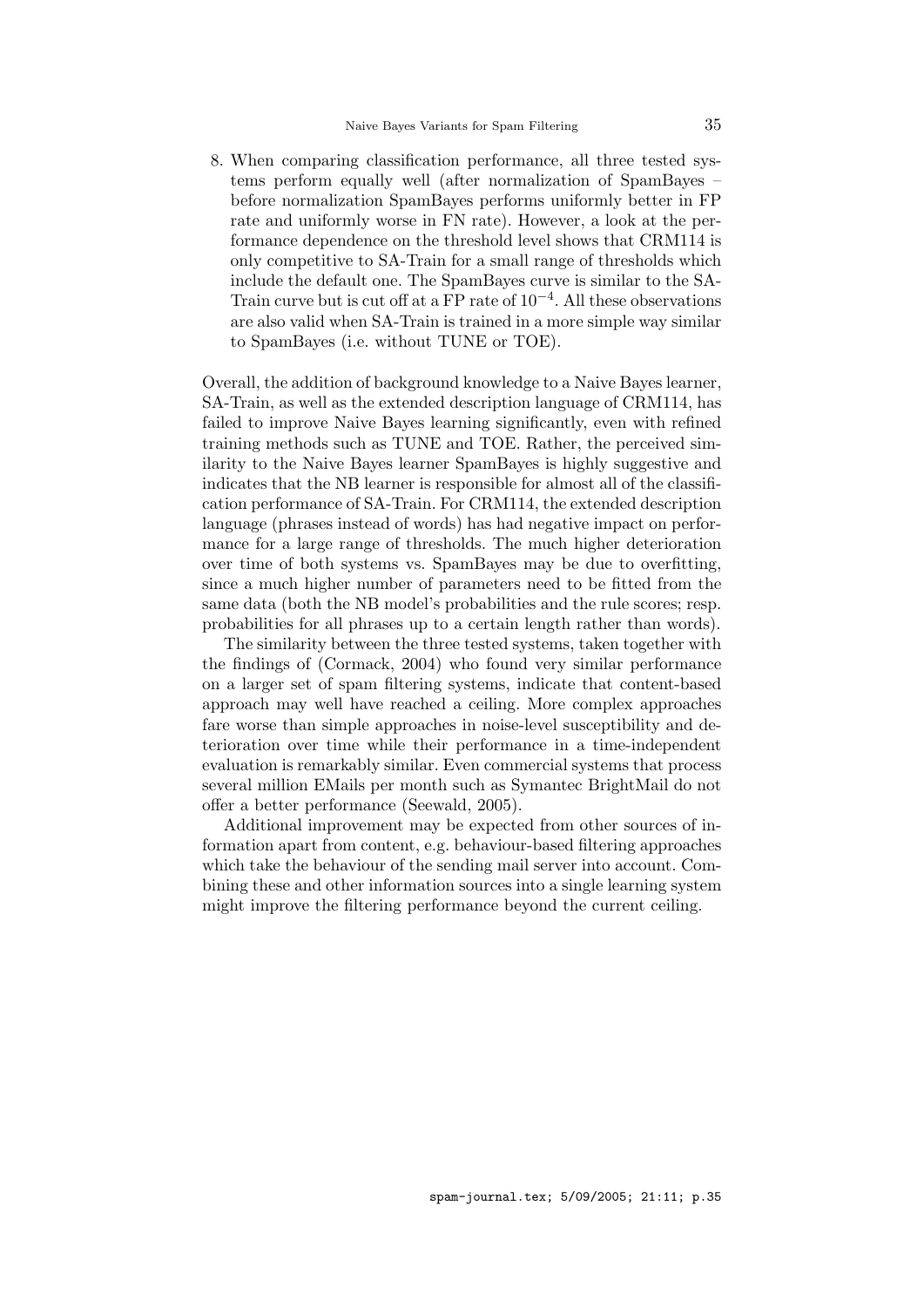#### 10. Acknowledgements

The Austrian Research Institute for Artificial Intelligence is supported by the Austrian Federal Ministry of Education, Science and Culture and by the Austrian Federal Ministry for Transport, Innovation and Technology. We want to thank our anonymous colleagues for contributing the mail collections.

#### References

- Androutsopoulos, I., Koutsias, J., Chandrinos, K.V., Paliouras, G. and Spyropoulos, C.D. An Evaluation of Naive Bayesian Anti-Spam Filtering. In Proceedings of the Workshop on Machine Learning in the New Information Age, 11th European Conference on Machine Learning, p. 9–17. Potamias, G., Moustakis, V., van Someren, M.n (eds.), Barcelona, Spain, 2000.
- Cormack, G., and Lynam, T. A Study of Supervised Spam Detection Applied to Eight Months of Personal Email. http://plg.uwaterloo.ca/~gvcormac/ spamcormack.html, July 2004.
- Graham, Paul. A Plan For Spam. www.paulgraham.com/spam.html, 2003.
- Gómez Hidalgo, J.M., Maña López, M. and Puertas Sanz, E. Combining Text and Heuristics for Cost-Sensitive Spam Filtering, Proceedings of the Fourth Computational Natural Language Learning Workshop, CoNLL-2000, Association for Computational Linguistics, Lisbon, Portugal, 2000.
- Hoffman, Paul and Crocker, Dave. Unsolicited bulk email: Mechanisms for control. Technical Report UBE-SOL, IMCR-008, Internet Mail Consortium, 1998.
- Meyer, T.M. and Whateley, B. SpamBayes: Effective open-source, Bayesian based, email classification system. First Conference on EMail and Anti-Spam (CEAS), Mountain View, California, United States, 2004.
- Platt, J. Fast Training of Support Vector Machines using Sequential Minimal Optimization. Advances in Kernel Methods - Support Vector Learning, B. Schlkopf, C. Burges, and A. Smola, eds., MIT Press, 1998.
- Sakkis, G., Androutsopoulos, I., Paliouras, G., Karkaletsis, V., Spyropoulos, C.D. and Stamatopoulos, P. Stacking Classifiers for Anti-Spam Filtering of E-Mail, Proceedings of EMNLP-01, 6th Conference on Empirical Methods in Natural Language Processing, Association for Computational Linguistics, Morristown, Pittsburgh, US, 2001.
- Seewald, A.K. A Close Look at Current Approaches in Spam Filtering. Technical Report, Austrian Research Institute for Artificial Intelligence, Vienna, TR-2005- 04, 2005.
- Seewald, A.K. Combining Bayesian and Rule Score Learning: Automated Tuning for SpamAssassin. Technical Report, Austrian Research Institute for Artificial Intelligence, Vienna, TR-2004-11, 2004.
- Serge Gauthronet and Etienne Drouard. Unsolicited commercial communications and data protection. Technical report, Commission of the European Communities, 2001.
- Sergeant, Matt. Internet Level Spam Detection and SpamAssassin 2.50. 2003 MIT Spam Conference, Cambridge, Massachusetts, U.S.A, 2003. spamconference. org/proceedings2003.html